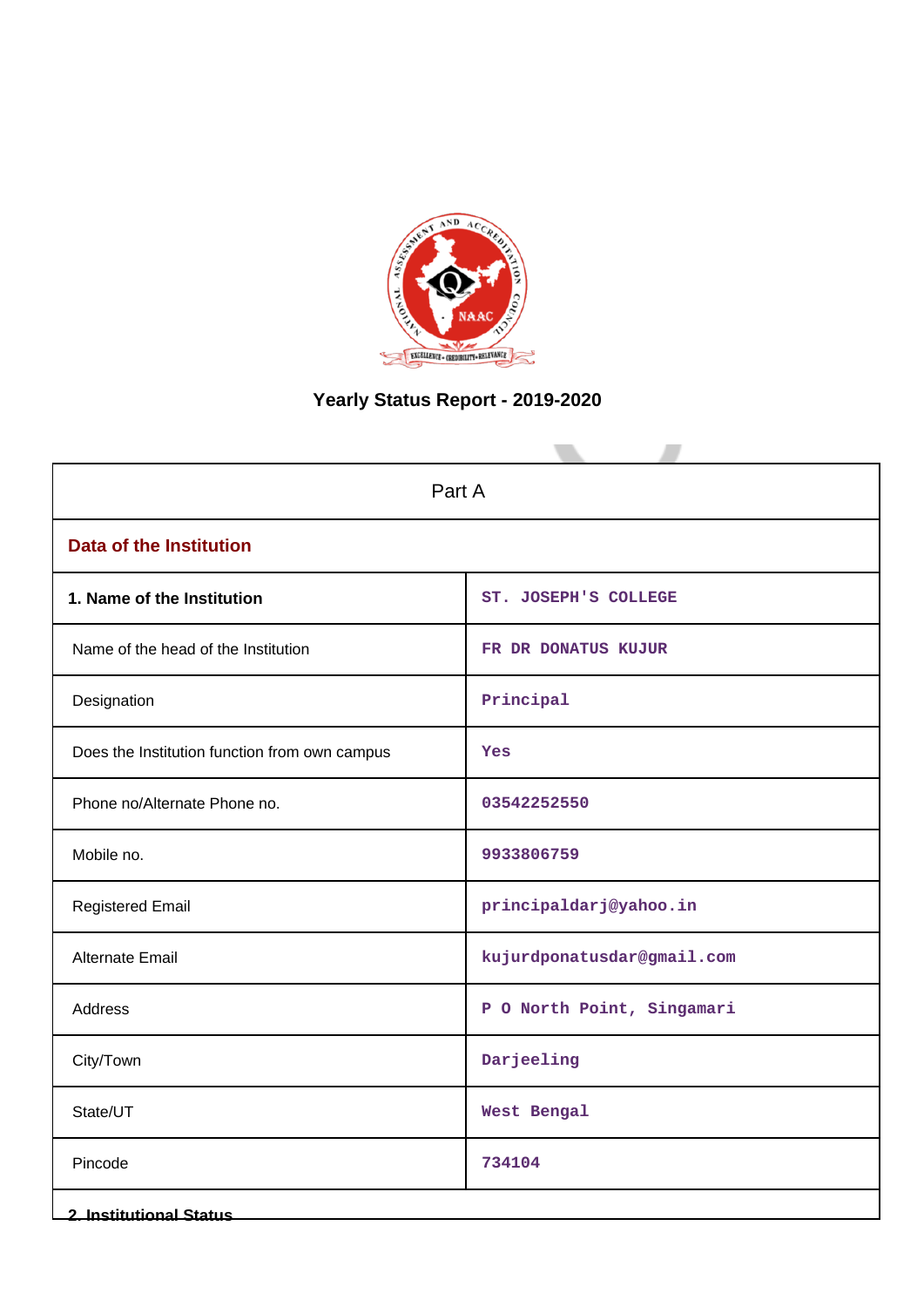| Affiliated / Constituent               | Constituent                    |
|----------------------------------------|--------------------------------|
| Type of Institution                    | Co-education                   |
| Location                               | Semi-urban                     |
| <b>Financial Status</b>                | Self financed and grant-in-aid |
| Name of the IQAC co-ordinator/Director | Padam Nepal                    |
| Phone no/Alternate Phone no.           | 03542252550                    |
| Mobile no.                             | 7908748260                     |
| <b>Registered Email</b>                | padamnepal@gmail.com           |
| Alternate Email                        | principaldarj@yahoo.in         |
| 3. Website Address                     |                                |

| Web-link of the AQAR: (Previous Academic Year)                           | https://www.sicdarjeeling.edu.in/ind<br>ex.php?page name=igac&page id=413                                     |
|--------------------------------------------------------------------------|---------------------------------------------------------------------------------------------------------------|
| 4. Whether Academic Calendar prepared during<br>the year                 | Yes                                                                                                           |
| if yes, whether it is uploaded in the institutional website:<br>Weblink: | https://www.sicdarjeeling.edu.in/index.<br>php?page name=rules-&-requlations-<br>college-calendar&page id=417 |

# **5. Accrediation Details**

| Cycle | <b>CGPA</b><br>Validity<br>Grade<br>Year of |       |              |                   |                          |
|-------|---------------------------------------------|-------|--------------|-------------------|--------------------------|
|       |                                             |       | Accrediation | Period From       | Period To                |
|       | $B++$                                       | 83.05 | 2004         | $08 - Jan - 2004$ | $07 - Jan - 2009$        |
| 2     | A                                           | 3.06  | 2015         | $03 - Mar - 2015$ | $02 - \text{Mar} - 2020$ |

# **6. Date of Establishment of IQAC 01-Mar-2004**

# **7. Internal Quality Assurance System**

| Quality initiatives by IQAC during the year for promoting quality culture                                      |  |  |  |  |  |  |  |  |
|----------------------------------------------------------------------------------------------------------------|--|--|--|--|--|--|--|--|
| Number of participants/ beneficiaries<br>Item / Title of the quality initiative by<br>Date & Duration<br>IQAC. |  |  |  |  |  |  |  |  |
| special lecture on<br>$13 - \text{Feb} - 2019$<br>60<br>IA.                                                    |  |  |  |  |  |  |  |  |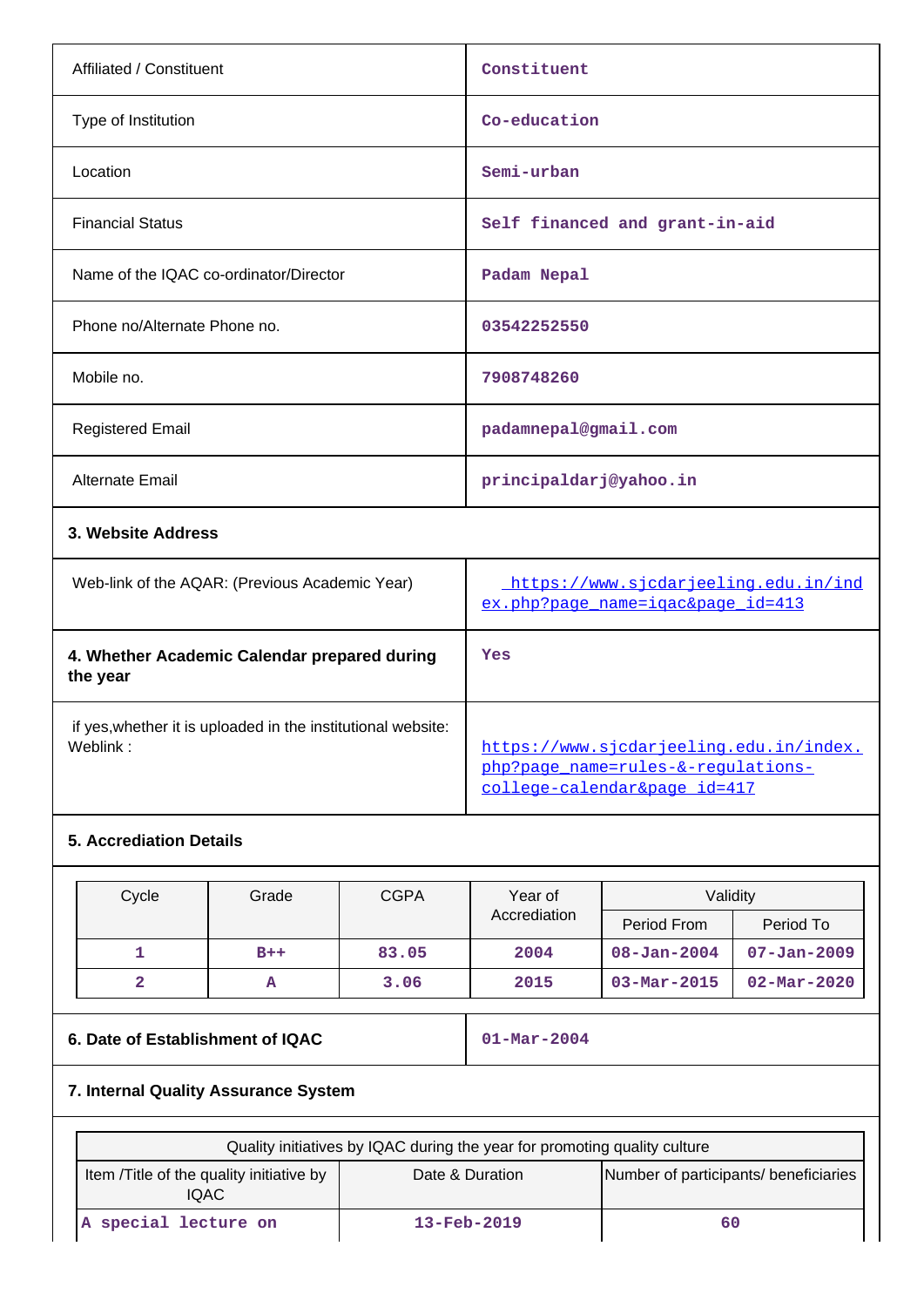| Importance of Indian<br>Constitution for Media<br>students in the<br>Department of Mass<br>Communication and<br>Journalism, St. Joseph<br>Workshop on National<br>Institutional Ranking | 1<br>$17 - Jan - 2019$ |                                   |                       | $\overline{2}$ |                                |        |  |  |
|-----------------------------------------------------------------------------------------------------------------------------------------------------------------------------------------|------------------------|-----------------------------------|-----------------------|----------------|--------------------------------|--------|--|--|
| Framework                                                                                                                                                                               |                        |                                   | 1                     |                |                                |        |  |  |
|                                                                                                                                                                                         |                        |                                   | View File             |                |                                |        |  |  |
| 8. Provide the list of funds by Central/ State Government- UGC/CSIR/DST/DBT/ICMR/TEQIP/World<br><b>Bank/CPE of UGC etc.</b>                                                             |                        |                                   |                       |                |                                |        |  |  |
| Institution/Departmen<br>t/Faculty                                                                                                                                                      | Scheme                 |                                   | <b>Funding Agency</b> |                | Year of award with<br>duration | Amount |  |  |
|                                                                                                                                                                                         |                        | No Data Entered/Not Applicable!!! |                       |                |                                |        |  |  |
|                                                                                                                                                                                         | No Files Uploaded !!!  |                                   |                       |                |                                |        |  |  |
| 9. Whether composition of IQAC as per latest<br><b>NAAC</b> guidelines:                                                                                                                 |                        |                                   | <b>No</b>             |                |                                |        |  |  |
| Upload latest notification of formation of IQAC                                                                                                                                         |                        |                                   |                       |                | No Files Uploaded !!!          |        |  |  |
| 10. Number of IQAC meetings held during the<br>year :                                                                                                                                   |                        |                                   | 5                     |                |                                |        |  |  |
| The minutes of IQAC meeting and compliances to the<br>decisions have been uploaded on the institutional<br>website                                                                      |                        |                                   | Yes                   |                |                                |        |  |  |
| Upload the minutes of meeting and action taken report                                                                                                                                   |                        |                                   | View File             |                |                                |        |  |  |
| 11. Whether IQAC received funding from any of<br>the funding agency to support its activities<br>during the year?                                                                       |                        |                                   | <b>No</b>             |                |                                |        |  |  |
| 12. Significant contributions made by IQAC during the current year(maximum five bullets)                                                                                                |                        |                                   |                       |                |                                |        |  |  |
| 1. Continuous Review of Teaching Learning and Evaluation 2. Introduction /<br>Formalisation of Special Lecture Series in Departments                                                    |                        |                                   |                       |                |                                |        |  |  |
| View File                                                                                                                                                                               |                        |                                   |                       |                |                                |        |  |  |
| 13. Plan of action chalked out by the IQAC in the beginning of the academic year towards Quality<br>Enhancement and outcome achieved by the end of the academic year                    |                        |                                   |                       |                |                                |        |  |  |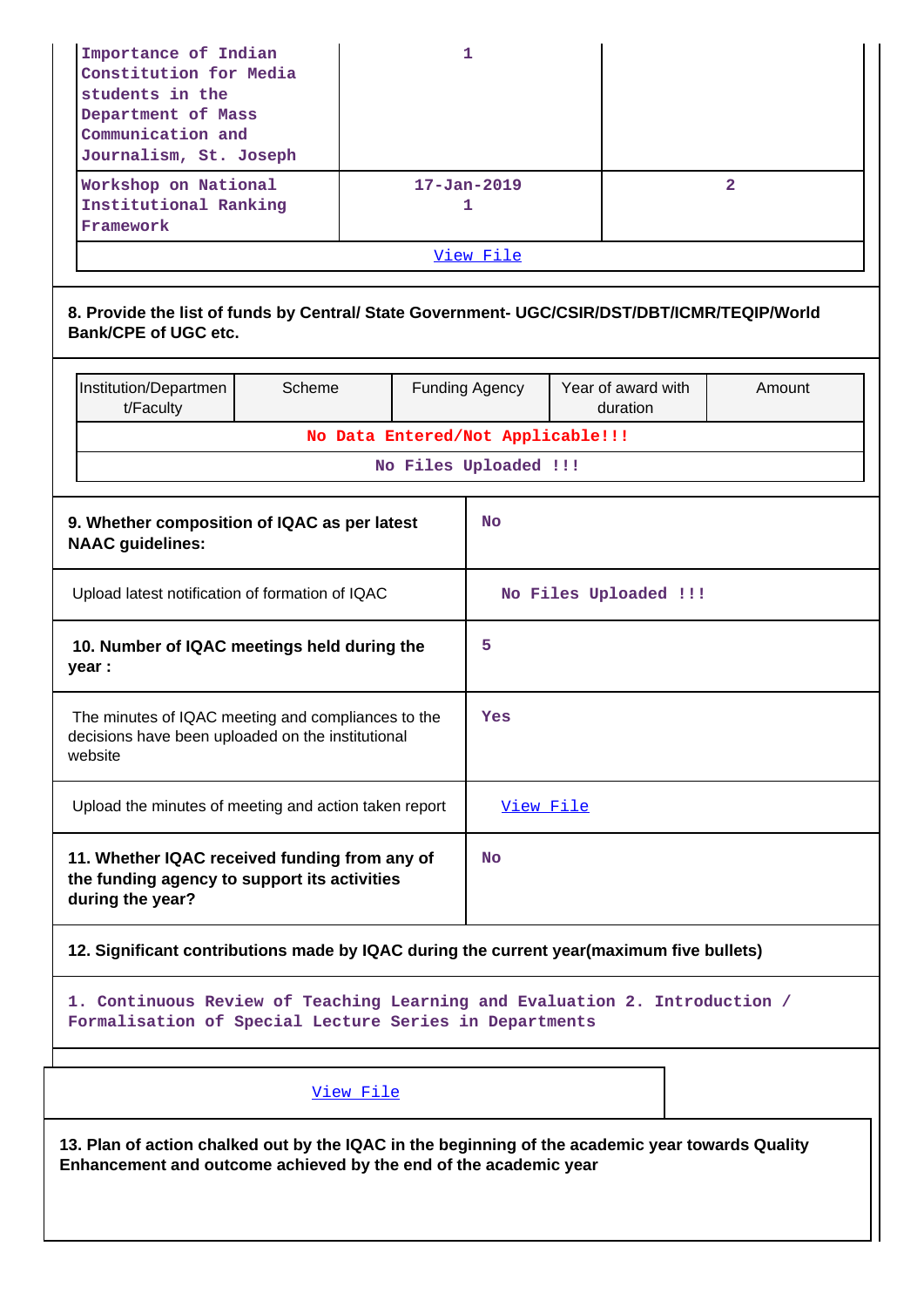|                                                                                                                      | Plan of Action                               | Achivements/Outcomes                                                                                                                                                                                                                                |  |  |  |  |
|----------------------------------------------------------------------------------------------------------------------|----------------------------------------------|-----------------------------------------------------------------------------------------------------------------------------------------------------------------------------------------------------------------------------------------------------|--|--|--|--|
| Feedback response from students,<br>parents and other stakeholders on<br>quality related institutional processes     |                                              | The questionnaire prepared by the IQAC<br>was given to the outgoing third year<br>students and the parents at the Parents<br>Meeting. Their responses were<br>tabulated. Their suggestions will be<br>considered in the following academic<br>year. |  |  |  |  |
| Identification of Online Learning<br>Platform                                                                        |                                              | Identified Online Learning Platforms<br>like Googlemeet, Teachmint, Coursera,<br>edX, etc were introduced to the college<br>teachers and students for adoption<br>during the Covid-19 pandemic                                                      |  |  |  |  |
| Training for Virtual Teaching-Learning<br>system for the teachers                                                    |                                              | Training programmes were organised with<br>the help of the Department of Computer<br>Science                                                                                                                                                        |  |  |  |  |
| completed                                                                                                            | NAAC 3rd Cycle Accreditation to be           | Third Cycle accreditation process was<br>completed in February, 2021                                                                                                                                                                                |  |  |  |  |
|                                                                                                                      |                                              | View File                                                                                                                                                                                                                                           |  |  |  |  |
| body?                                                                                                                | 14. Whether AQAR was placed before statutory | <b>No</b>                                                                                                                                                                                                                                           |  |  |  |  |
| 15. Whether NAAC/or any other accredited<br>body(s) visited IQAC or interacted with it to<br>assess the functioning? |                                              | No                                                                                                                                                                                                                                                  |  |  |  |  |
| 16. Whether institutional data submitted to<br>AISHE:                                                                |                                              | Yes                                                                                                                                                                                                                                                 |  |  |  |  |
| Year of Submission                                                                                                   |                                              | 2019                                                                                                                                                                                                                                                |  |  |  |  |
| Date of Submission                                                                                                   |                                              | 14-Feb-2019                                                                                                                                                                                                                                         |  |  |  |  |
| <b>Information System?</b>                                                                                           | 17. Does the Institution have Management     | <b>No</b>                                                                                                                                                                                                                                           |  |  |  |  |

**Part B** 

### **CRITERION I – CURRICULAR ASPECTS**

### **1.1 – Curriculum Planning and Implementation**

 1.1.1 – Institution has the mechanism for well planned curriculum delivery and documentation. Explain in 500 words

 **1.1.1. The Institution ensures effective curriculum delivery through a wellplanned and documented process. The College can but only device innovative methods as to its effective delivery. The core fundamentals are retained but the teachers constantly device novel methods of instructional techniques and strategies to improve the learning experience of the students. The familiar method of lectures is complemented by extensive use of audio-visual aids like online lectures, films and documentaries. The smart classrooms that have been**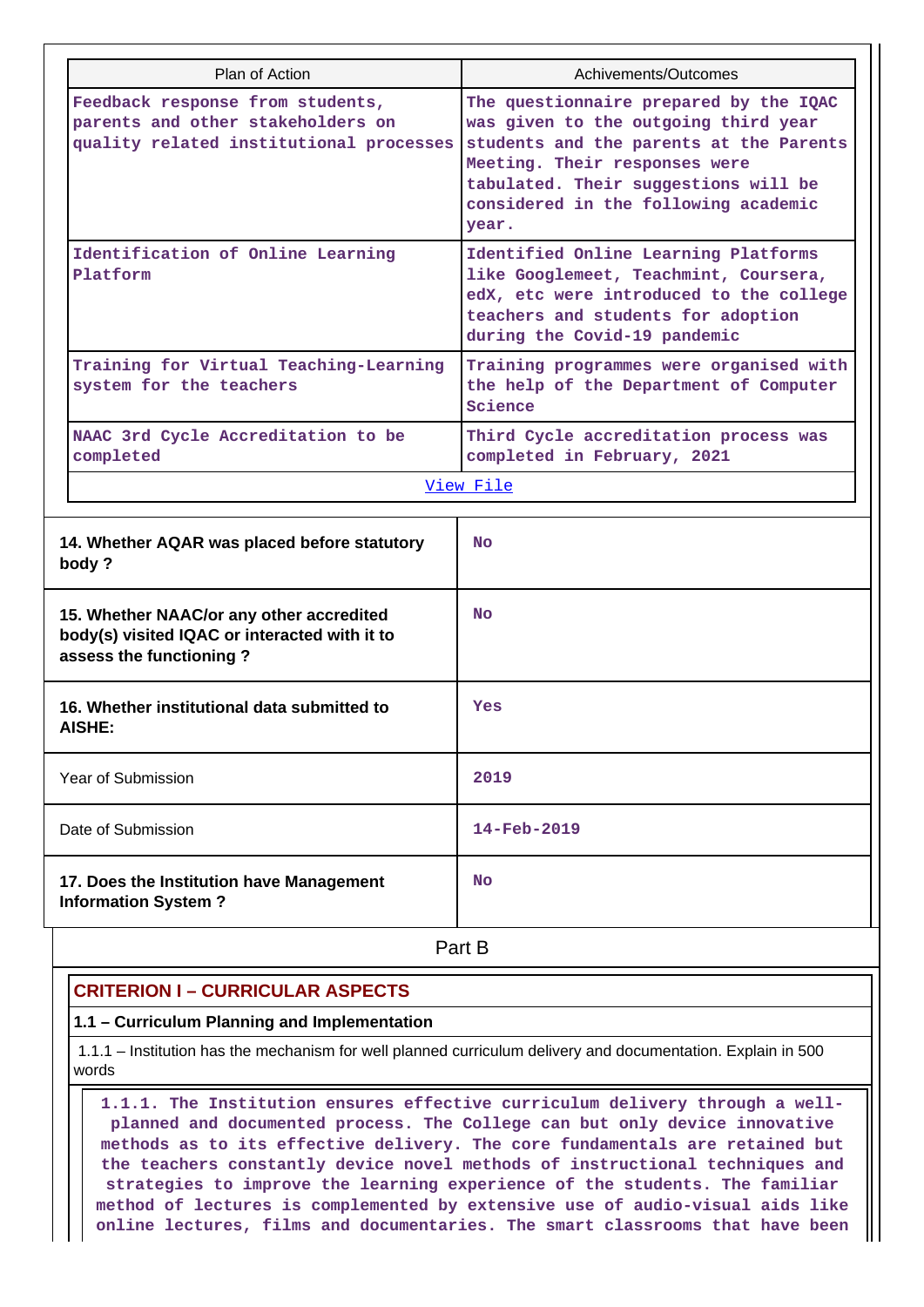**put into place by the College are a useful supplement to this step. The second step acknowledges that students are not a homogenous group but rather individuals with their own learning capacities. Students are encouraged to compulsorily participate in Student Seminars, Peer Teaching-Learning, Role Playing, Project works and Group Discussions, and Field Studies and Excursions to develop a hands-on experience of concepts and topics. The results obtained from the diverse range of methods discussed in the two preceding steps are discussed regularly at the Departmental level and at the Teacher's Council level. Student's learning is also assessed through various continuous internal evaluation process, and feedback is considered for further improvement.**

| 1.1.2 - Certificate/ Diploma Courses introduced during the academic year                                                                                                 |                                    |                                      |                           |                                                              |                             |  |  |  |
|--------------------------------------------------------------------------------------------------------------------------------------------------------------------------|------------------------------------|--------------------------------------|---------------------------|--------------------------------------------------------------|-----------------------------|--|--|--|
| Certificate                                                                                                                                                              | Diploma Courses                    | Duration<br>Dates of<br>Introduction |                           | Focus on employ<br>ability/entreprene<br>urship              | <b>Skill</b><br>Development |  |  |  |
| <b>NA</b>                                                                                                                                                                | <b>NA</b>                          | Nil                                  | Nil                       | Nil                                                          | Nil                         |  |  |  |
| 1.2 - Academic Flexibility                                                                                                                                               |                                    |                                      |                           |                                                              |                             |  |  |  |
| 1.2.1 - New programmes/courses introduced during the academic year                                                                                                       |                                    |                                      |                           |                                                              |                             |  |  |  |
| Programme/Course                                                                                                                                                         |                                    | Programme Specialization             |                           | Dates of Introduction                                        |                             |  |  |  |
| <b>Nill</b>                                                                                                                                                              |                                    |                                      | <b>NA</b>                 |                                                              | <b>Nill</b>                 |  |  |  |
| No file uploaded.                                                                                                                                                        |                                    |                                      |                           |                                                              |                             |  |  |  |
| 1.2.2 - Programmes in which Choice Based Credit System (CBCS)/Elective course system implemented at the<br>affiliated Colleges (if applicable) during the academic year. |                                    |                                      |                           |                                                              |                             |  |  |  |
| Name of programmes adopting<br>Programme Specialization<br>Date of implementation of<br><b>CBCS</b><br><b>CBCS/Elective Course System</b>                                |                                    |                                      |                           |                                                              |                             |  |  |  |
| <b>BA</b>                                                                                                                                                                |                                    |                                      | <b>Nill</b>               | 02/07/2018                                                   |                             |  |  |  |
| <b>BCom</b>                                                                                                                                                              |                                    |                                      | Nill<br>02/07/2018        |                                                              |                             |  |  |  |
| <b>BSC</b>                                                                                                                                                               |                                    |                                      | <b>Nill</b><br>02/07/2018 |                                                              |                             |  |  |  |
| 1.2.3 - Students enrolled in Certificate/ Diploma Courses introduced during the year                                                                                     |                                    |                                      |                           |                                                              |                             |  |  |  |
|                                                                                                                                                                          |                                    | Certificate                          |                           | Diploma Course                                               |                             |  |  |  |
| <b>Number of Students</b>                                                                                                                                                |                                    |                                      | Nil<br>Nil                |                                                              |                             |  |  |  |
| 1.3 - Curriculum Enrichment                                                                                                                                              |                                    |                                      |                           |                                                              |                             |  |  |  |
| 1.3.1 – Value-added courses imparting transferable and life skills offered during the year                                                                               |                                    |                                      |                           |                                                              |                             |  |  |  |
| <b>Value Added Courses</b>                                                                                                                                               |                                    | Date of Introduction                 |                           | Number of Students Enrolled                                  |                             |  |  |  |
| 01                                                                                                                                                                       |                                    |                                      | 02/07/2018                |                                                              | 1011                        |  |  |  |
|                                                                                                                                                                          |                                    |                                      | No file uploaded.         |                                                              |                             |  |  |  |
| 1.3.2 - Field Projects / Internships under taken during the year                                                                                                         |                                    |                                      |                           |                                                              |                             |  |  |  |
| Project/Programme Title                                                                                                                                                  |                                    | Programme Specialization             |                           | No. of students enrolled for Field<br>Projects / Internships |                             |  |  |  |
|                                                                                                                                                                          | No Data Entered/Not Applicable !!! |                                      |                           |                                                              |                             |  |  |  |
|                                                                                                                                                                          |                                    |                                      | No file uploaded.         |                                                              |                             |  |  |  |
| 1.4 - Feedback System                                                                                                                                                    |                                    |                                      |                           |                                                              |                             |  |  |  |
| 1.4.1 - Whether structured feedback received from all the stakeholders.                                                                                                  |                                    |                                      |                           |                                                              |                             |  |  |  |
| <b>Students</b><br>Yes                                                                                                                                                   |                                    |                                      |                           |                                                              |                             |  |  |  |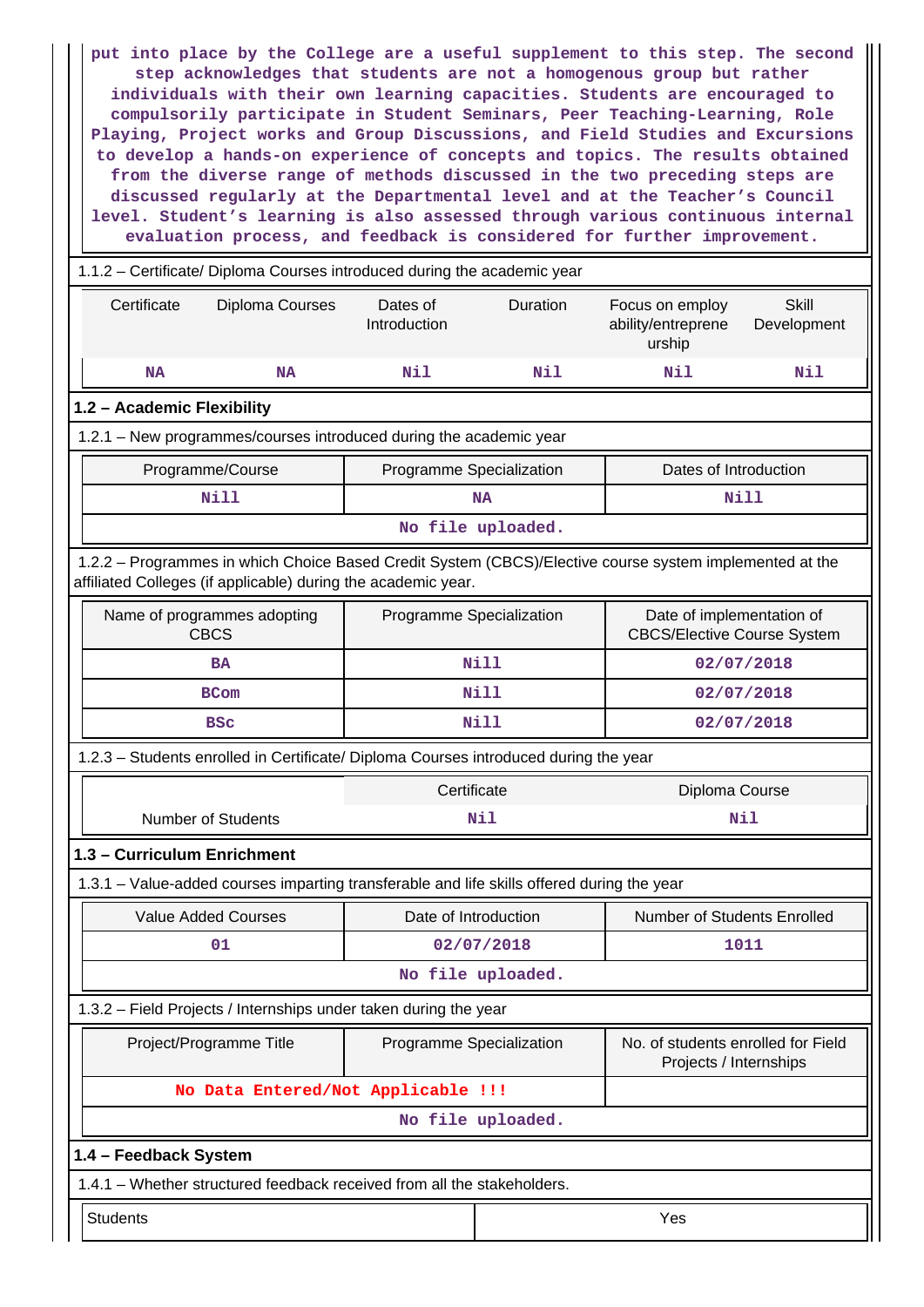| Teachers         | Yes  |
|------------------|------|
| <b>Employers</b> | Nill |
| Alumni           | Yes  |
| Parents          | Yes  |

 1.4.2 – How the feedback obtained is being analyzed and utilized for overall development of the institution? (maximum 500 words)

#### Feedback Obtained

**The audit team visited the college from November, 24 and 25, 2017. A sample of 100 students (50 Boys and 50 Girls) studying across the stream, were selected by using Random Sampling method. For the purpose of the study, a questionnaire was constructed incorporating both close-ended and open-ended questions. The questions mainly cover the five criteria viz. Vision/Mission/Values, Teaching–learning/Evaluation, Infrastructure/Facilities, Current good Practises and Future Prospects. After framing the questionnaire, it was distributed among the respondents in order to collect the data. Besides this, in-depth interview was taken of few teachers to supplement the data collected from the students. The quantitative data, thus collected, were analysed with the help of tabulation and figure and qualitative data have been described systematically.**

### **CRITERION II – TEACHING- LEARNING AND EVALUATION**

### **2.1 – Student Enrolment and Profile**

2.1.1 – Demand Ratio during the year

| Name of the<br>Programme      | Programme<br>Specialization        | Number of seats<br>available | Number of<br>Application received | <b>Students Enrolled</b> |
|-------------------------------|------------------------------------|------------------------------|-----------------------------------|--------------------------|
| <b>BSC</b>                    | <b>BOTANY</b>                      | 35                           | 64                                | 35                       |
| <b>BA</b><br><b>PROGRAM</b>   |                                    | 216                          | 321                               | 181                      |
| <b>BA</b><br><b>SOCIOLOGY</b> |                                    | 50                           | 171                               | 48                       |
| <b>BA</b>                     | <b>POLITICAL</b><br><b>SCIENCE</b> | 62                           | 305                               | 62                       |
| <b>BA</b>                     | <b>NEPALI</b>                      | 50                           | 89                                | 48                       |
| <b>BA</b>                     | <b>MCJ</b>                         | 62                           | 140                               | 62                       |
| <b>BA</b>                     | <b>HISTORY</b>                     | 62                           | 169                               | 62                       |
| <b>BA</b>                     | <b>GEOGRAPHY</b>                   | 40                           | 163                               | 38                       |
| <b>BA</b>                     | <b>ENGLISH</b>                     | 62                           | 302                               | 62                       |
| <b>BA</b>                     | <b>ECONOMICS</b>                   | 62                           | 66                                | 18                       |
|                               |                                    | View File                    |                                   |                          |

### **2.2 – Catering to Student Diversity**

2.2.1 – Student - Full time teacher ratio (current year data)

| Year | Number of<br>students enrolled<br>in the institution<br>(UG) | Number of<br>fulltime teachers<br>students enrolled<br>in the institution<br>(PG)<br>teaching only UG |    | Number of<br>fulltime teachers<br>available in the<br>institution<br>teaching only PG<br>courses | Number of<br>teachers<br>teaching both UG<br>and PG courses |  |  |  |  |  |  |  |  |
|------|--------------------------------------------------------------|-------------------------------------------------------------------------------------------------------|----|--------------------------------------------------------------------------------------------------|-------------------------------------------------------------|--|--|--|--|--|--|--|--|
| 2019 | 1011                                                         | 12                                                                                                    | 70 |                                                                                                  |                                                             |  |  |  |  |  |  |  |  |
|      |                                                              |                                                                                                       |    | 2.3 - Teaching - Learning Process                                                                |                                                             |  |  |  |  |  |  |  |  |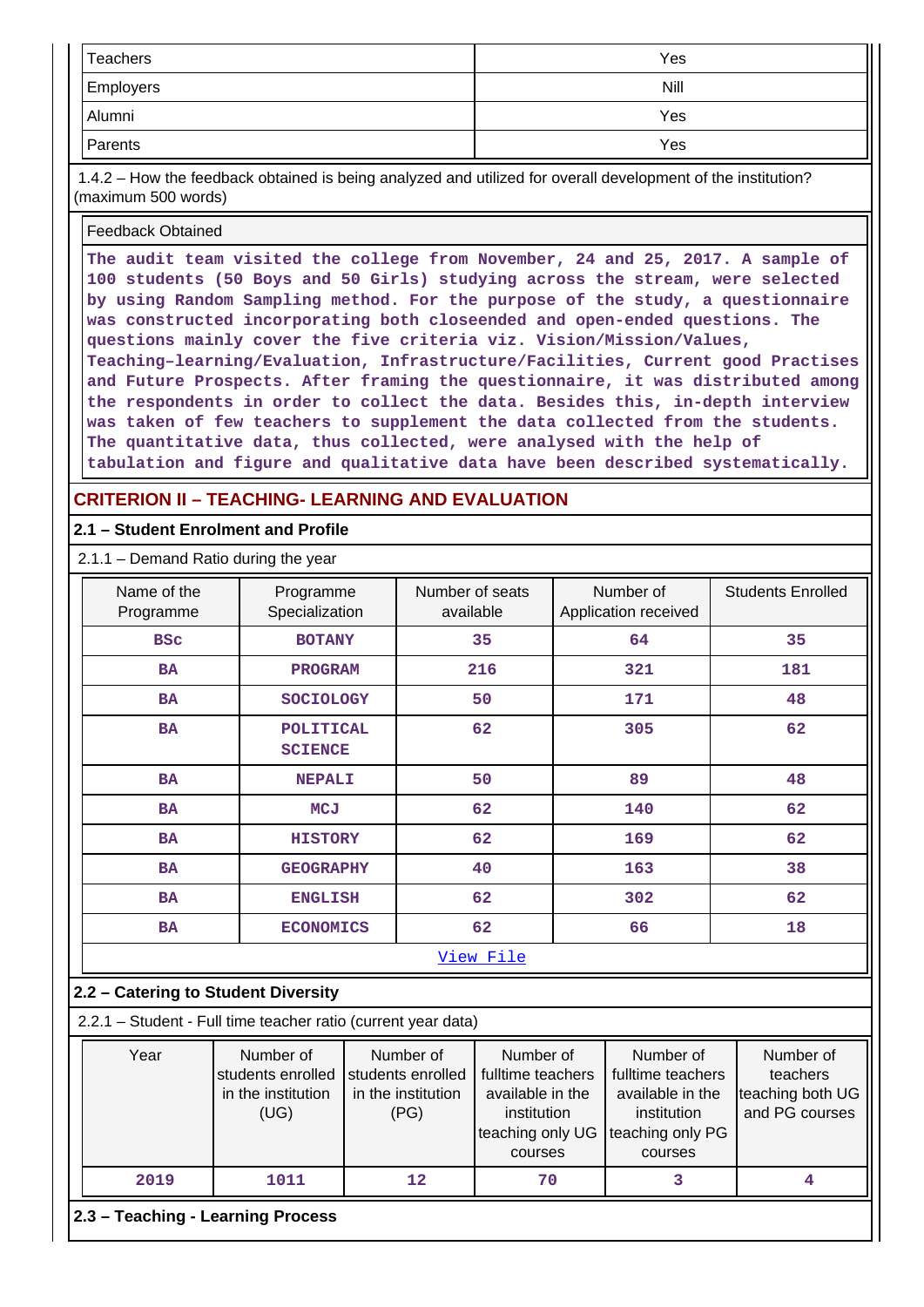2.3.1 – Percentage of teachers using ICT for effective teaching with Learning Management Systems (LMS), Elearning resources etc. (current year data)

| Number of<br>Number of<br>Number of ICT<br><b>ICT Tools and</b><br><b>Teachers on Roll</b><br>teachers using<br>enabled<br>resources<br>ICT (LMS, e-<br>available<br>Classrooms<br>Resources)                                                                                                                                                                                                                                                                                                                                                                                                                                                                                                                                                                                                                                                                                                                                                                                                                 |      |                         |                     |                                                                                     | Numberof smart<br>classrooms         |                                                                | E-resources and<br>techniques used          |   |                                                                                                                     |
|---------------------------------------------------------------------------------------------------------------------------------------------------------------------------------------------------------------------------------------------------------------------------------------------------------------------------------------------------------------------------------------------------------------------------------------------------------------------------------------------------------------------------------------------------------------------------------------------------------------------------------------------------------------------------------------------------------------------------------------------------------------------------------------------------------------------------------------------------------------------------------------------------------------------------------------------------------------------------------------------------------------|------|-------------------------|---------------------|-------------------------------------------------------------------------------------|--------------------------------------|----------------------------------------------------------------|---------------------------------------------|---|---------------------------------------------------------------------------------------------------------------------|
| 70                                                                                                                                                                                                                                                                                                                                                                                                                                                                                                                                                                                                                                                                                                                                                                                                                                                                                                                                                                                                            |      | 70                      |                     | Nill                                                                                | 32                                   |                                                                |                                             | 1 | 3                                                                                                                   |
|                                                                                                                                                                                                                                                                                                                                                                                                                                                                                                                                                                                                                                                                                                                                                                                                                                                                                                                                                                                                               |      |                         |                     |                                                                                     | View File of ICT Tools and resources |                                                                |                                             |   |                                                                                                                     |
|                                                                                                                                                                                                                                                                                                                                                                                                                                                                                                                                                                                                                                                                                                                                                                                                                                                                                                                                                                                                               |      |                         |                     |                                                                                     | No file uploaded.                    |                                                                |                                             |   |                                                                                                                     |
| 2.3.2 - Students mentoring system available in the institution? Give details. (maximum 500 words)                                                                                                                                                                                                                                                                                                                                                                                                                                                                                                                                                                                                                                                                                                                                                                                                                                                                                                             |      |                         |                     |                                                                                     |                                      |                                                                |                                             |   |                                                                                                                     |
| The practice of student mentoring existed in the college for quite some time. However, in the aftermath of the<br>NAAC Second Cycle, the college decided to formalise and institutionalise the practice. However, the college kept<br>the mentoring practice as flexible as possible leaving on to the mentors and the mentored the scope and<br>methods of mentoring. Therefore, the issues discussed during the mentoring sessions are varied, ranging from<br>academics to social and career options. Further, the college does not believe that every student requires to be<br>mentored. During student and parent orientation programmes in the beginning of each academic year, students<br>and parents are informed of the facility in the department. The students, either singly, or in groups can approach<br>mentor of their choice and undergo mentoring sessions. The sessions are fixed after the students and their<br>mentors agree to a specific date and time for such mentoring sessions. |      |                         |                     |                                                                                     |                                      |                                                                |                                             |   |                                                                                                                     |
| Number of students enrolled in the<br>Number of fulltime teachers<br>Mentor: Mentee Ratio<br>institution                                                                                                                                                                                                                                                                                                                                                                                                                                                                                                                                                                                                                                                                                                                                                                                                                                                                                                      |      |                         |                     |                                                                                     |                                      |                                                                |                                             |   |                                                                                                                     |
|                                                                                                                                                                                                                                                                                                                                                                                                                                                                                                                                                                                                                                                                                                                                                                                                                                                                                                                                                                                                               | 2599 |                         |                     |                                                                                     | 70                                   |                                                                |                                             |   | 1:37                                                                                                                |
| 2.4 - Teacher Profile and Quality                                                                                                                                                                                                                                                                                                                                                                                                                                                                                                                                                                                                                                                                                                                                                                                                                                                                                                                                                                             |      |                         |                     |                                                                                     |                                      |                                                                |                                             |   |                                                                                                                     |
| 2.4.1 - Number of full time teachers appointed during the year                                                                                                                                                                                                                                                                                                                                                                                                                                                                                                                                                                                                                                                                                                                                                                                                                                                                                                                                                |      |                         |                     |                                                                                     |                                      |                                                                |                                             |   |                                                                                                                     |
| No. of sanctioned<br>positions                                                                                                                                                                                                                                                                                                                                                                                                                                                                                                                                                                                                                                                                                                                                                                                                                                                                                                                                                                                |      | No. of filled positions |                     | Vacant positions                                                                    |                                      |                                                                | Positions filled during<br>the current year |   | No. of faculty with<br>Ph.D                                                                                         |
| 70                                                                                                                                                                                                                                                                                                                                                                                                                                                                                                                                                                                                                                                                                                                                                                                                                                                                                                                                                                                                            |      | 70                      |                     |                                                                                     | Nill                                 | Nill                                                           |                                             |   | 30                                                                                                                  |
| International level from Government, recognised bodies during the year)                                                                                                                                                                                                                                                                                                                                                                                                                                                                                                                                                                                                                                                                                                                                                                                                                                                                                                                                       |      |                         |                     |                                                                                     |                                      |                                                                |                                             |   | 2.4.2 - Honours and recognition received by teachers (received awards, recognition, fellowships at State, National, |
| Year of Award                                                                                                                                                                                                                                                                                                                                                                                                                                                                                                                                                                                                                                                                                                                                                                                                                                                                                                                                                                                                 |      |                         | international level | Name of full time teachers<br>receiving awards from<br>state level, national level, |                                      | Designation                                                    |                                             |   | Name of the award,<br>fellowship, received from<br>Government or recognized<br>bodies                               |
| <b>Nill</b>                                                                                                                                                                                                                                                                                                                                                                                                                                                                                                                                                                                                                                                                                                                                                                                                                                                                                                                                                                                                   |      |                         | <b>NA</b>           |                                                                                     |                                      | Nill                                                           |                                             |   | Nill                                                                                                                |
|                                                                                                                                                                                                                                                                                                                                                                                                                                                                                                                                                                                                                                                                                                                                                                                                                                                                                                                                                                                                               |      |                         |                     |                                                                                     | No file uploaded.                    |                                                                |                                             |   |                                                                                                                     |
| 2.5 - Evaluation Process and Reforms                                                                                                                                                                                                                                                                                                                                                                                                                                                                                                                                                                                                                                                                                                                                                                                                                                                                                                                                                                          |      |                         |                     |                                                                                     |                                      |                                                                |                                             |   |                                                                                                                     |
| the year                                                                                                                                                                                                                                                                                                                                                                                                                                                                                                                                                                                                                                                                                                                                                                                                                                                                                                                                                                                                      |      |                         |                     |                                                                                     |                                      |                                                                |                                             |   | 2.5.1 – Number of days from the date of semester-end/ year- end examination till the declaration of results during  |
| Programme Name<br>Programme Code                                                                                                                                                                                                                                                                                                                                                                                                                                                                                                                                                                                                                                                                                                                                                                                                                                                                                                                                                                              |      |                         |                     | Semester/year                                                                       |                                      | Last date of the last<br>semester-end/year-<br>end examination |                                             |   | Date of declaration of<br>results of semester-<br>end/ year- end<br>examination                                     |
| <b>BA</b>                                                                                                                                                                                                                                                                                                                                                                                                                                                                                                                                                                                                                                                                                                                                                                                                                                                                                                                                                                                                     |      | <b>Nill</b>             |                     |                                                                                     | 2019-2020                            |                                                                | 20/12/2019                                  |   | 10/02/2020                                                                                                          |
| <b>BCom</b>                                                                                                                                                                                                                                                                                                                                                                                                                                                                                                                                                                                                                                                                                                                                                                                                                                                                                                                                                                                                   |      | <b>Nill</b>             |                     |                                                                                     | 2019-2020                            |                                                                | 20/12/2019                                  |   | 10/02/2020                                                                                                          |
| <b>BSC</b>                                                                                                                                                                                                                                                                                                                                                                                                                                                                                                                                                                                                                                                                                                                                                                                                                                                                                                                                                                                                    |      | <b>Nill</b>             |                     |                                                                                     | 2019-2020                            |                                                                | 20/12/2019                                  |   | 10/02/2020                                                                                                          |
|                                                                                                                                                                                                                                                                                                                                                                                                                                                                                                                                                                                                                                                                                                                                                                                                                                                                                                                                                                                                               |      |                         |                     |                                                                                     | No file uploaded.                    |                                                                |                                             |   |                                                                                                                     |
|                                                                                                                                                                                                                                                                                                                                                                                                                                                                                                                                                                                                                                                                                                                                                                                                                                                                                                                                                                                                               |      |                         |                     |                                                                                     |                                      |                                                                |                                             |   |                                                                                                                     |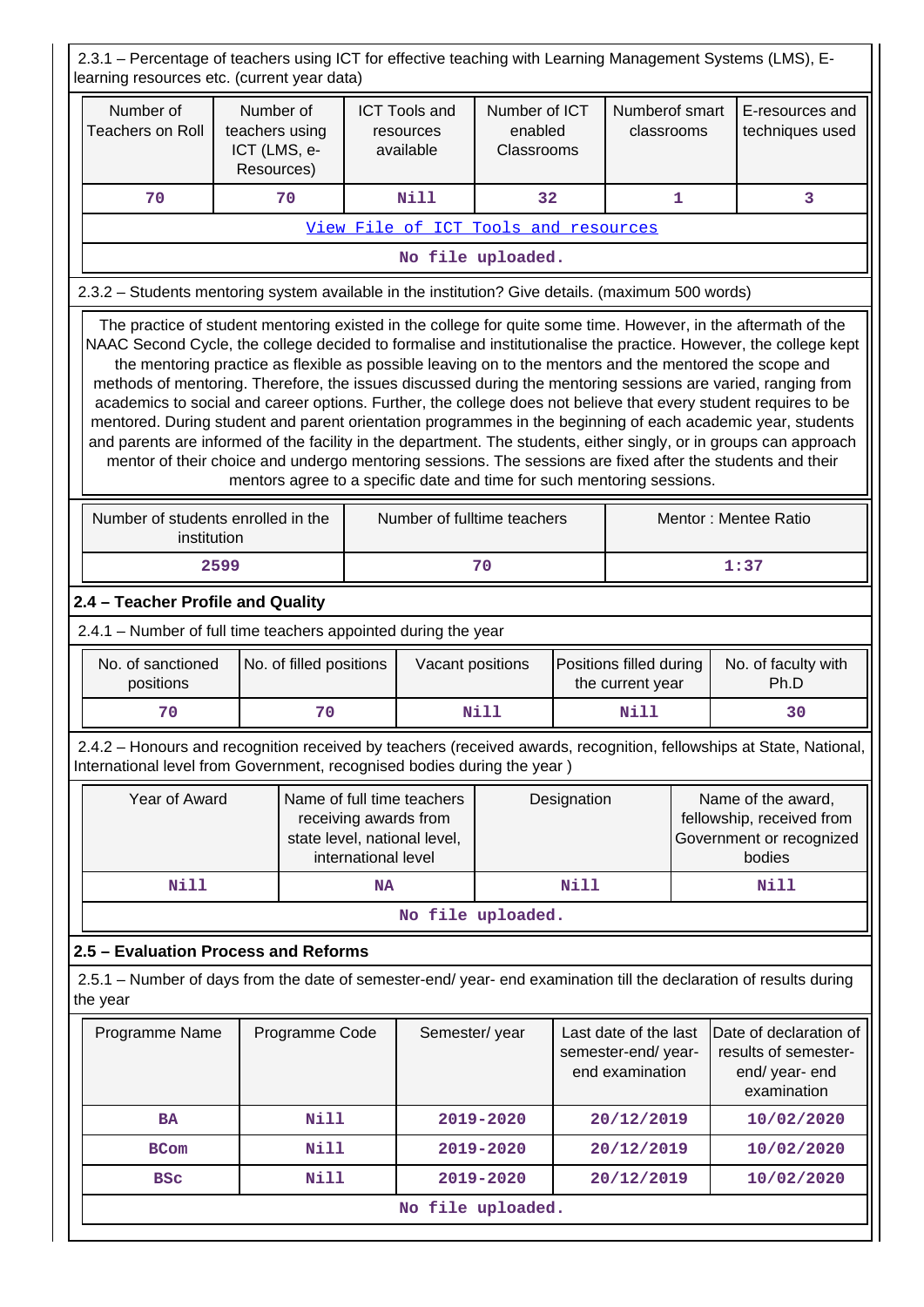2.5.2 – Reforms initiated on Continuous Internal Evaluation(CIE) system at the institutional level (250 words)

 **There are a number of methodologies followed for the Internal assessment, which makes the system bioth transparent and robust. They include, among others, MCQs, wriiten assignments and examinations, group discussions and seminar presentations, viva voce. The viva voce is conducted akin to a discussion rather than a question-answer session. Further, the learners are provided with the correct answer in that case they are unable to answer correctly. This ensures the enrichment of the learning process and also gives a fair idea to the learner of his/her performance. With respect to written assignments and evaluations the learner is supplied with their answer scripts with written comments and suggested rectifications by the teacher. The assignments and the scripts are discussed threadbare so that the learner is satisfied with the marks acquired by them. Group discussions, student seminars and workshops after feild surveys, projects and excursions are usually held in the presence of at least one faculty member involved with the teaching of that particular section. It is wrapped up with the final comments of the faculty which helps the learner to contextualize and put into perspective his/her approach to the text thereby guaranteeing the transparency of the evaluation.**

 2.5.3 – Academic calendar prepared and adhered for conduct of Examination and other related matters (250 words)

 **The Calendar Committee of the College consults with the HoDs regarding their programmes for the forthcoming two semesters and prepares the calendar before the commencement of the semester. This is discussed and passed in the meeting of the Teachers Council, after due consultation with the IQAC and Principal. The calendar outlines the internal examination schedule to be followed by all Departments including the dates available to the students as 'Study Leave'. This process enables the Departments to avoid any clashes between or among different subject combinations available as per the CBCS. As per the teaching plans which are discussed and passed at the Departmental meetings, each teacher schedules and conducts their own Internal Evaluation. If there is a clash, then these are addressed through the office of the Vice-Principal (Academic) who reallocates them accordingly so that the marks/grades are submitted to the University in a time bound manner.**

### **2.6 – Student Performance and Learning Outcomes**

 2.6.1 – Program outcomes, program specific outcomes and course outcomes for all programs offered by the institution are stated and displayed in website of the institution (to provide the weblink)

 [https://sjcdarjeeling.edu.in/userfiles/file/course%20objective%20and%20outcomes](https://sjcdarjeeling.edu.in/userfiles/file/course%20objective%20and%20outcomes.pdf) [.pdf](https://sjcdarjeeling.edu.in/userfiles/file/course%20objective%20and%20outcomes.pdf)

#### 2.6.2 – Pass percentage of students

| Programme<br>Code | Programme<br>Name | Programme<br>Specialization | Number of<br>students<br>appeared in the<br>final year<br>examination | Number of<br>students passed<br>in final year<br>examination | Pass Percentage |
|-------------------|-------------------|-----------------------------|-----------------------------------------------------------------------|--------------------------------------------------------------|-----------------|
| <b>HONS</b>       | <b>BA</b>         | ALL                         | 241                                                                   | 220                                                          | 91.2            |
| <b>HONS</b>       | <b>BSC</b>        | ALL                         | 111                                                                   | 97                                                           | 87.38           |
| <b>HONS</b>       | <b>BCom</b>       | ALL                         | 29                                                                    | 23                                                           | 79.3            |
| <b>PROGRAM</b>    | <b>BA</b>         | <b>NONE</b>                 | 173                                                                   | 129                                                          | 74.5            |
| <b>PROGRAM</b>    | <b>BSC</b>        | <b>NONE</b>                 | 20                                                                    | 19                                                           | 95.0            |
| <b>PROGRAM</b>    | <b>BCom</b>       | <b>NONE</b>                 | 31                                                                    | 29                                                           | 93.54           |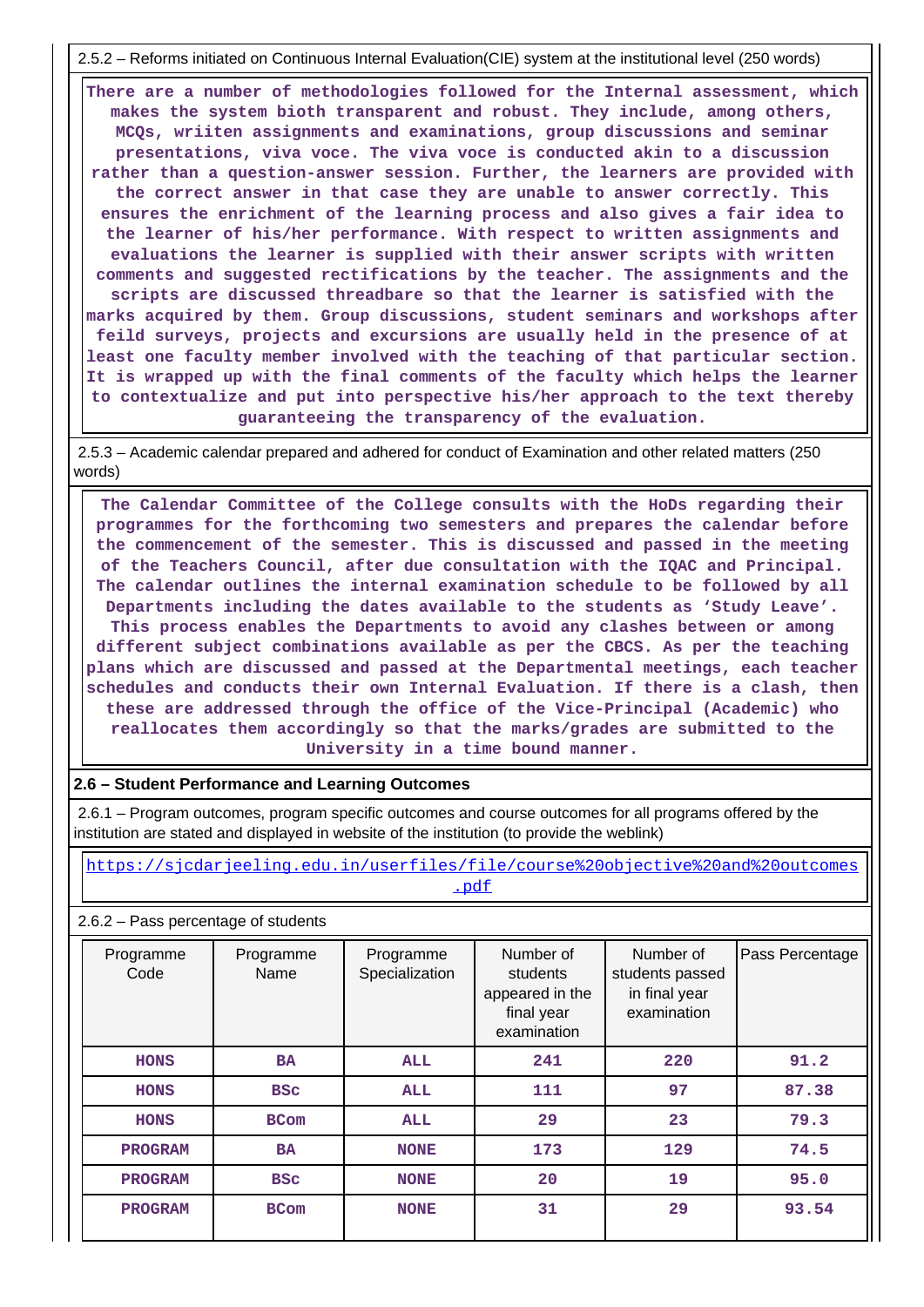| PROF.<br><b>COURSES</b>                                                                                                               | <b>BBA</b>                                                                                                                                                                |  | <b>BBA</b>        | 22                                 |  | 18                      |      | 82.0                    |  |  |  |  |
|---------------------------------------------------------------------------------------------------------------------------------------|---------------------------------------------------------------------------------------------------------------------------------------------------------------------------|--|-------------------|------------------------------------|--|-------------------------|------|-------------------------|--|--|--|--|
| <b>PROF</b><br><b>COURSES</b>                                                                                                         | <b>BCA</b>                                                                                                                                                                |  | <b>BCA</b>        | 8                                  |  | 6                       |      | 75.0                    |  |  |  |  |
| $_{\rm PG}$                                                                                                                           | <b>MA</b>                                                                                                                                                                 |  | <b>ENGLISH</b>    | 8                                  |  | 8                       |      | 100                     |  |  |  |  |
|                                                                                                                                       |                                                                                                                                                                           |  |                   | View File                          |  |                         |      |                         |  |  |  |  |
| 2.7 - Student Satisfaction Survey                                                                                                     |                                                                                                                                                                           |  |                   |                                    |  |                         |      |                         |  |  |  |  |
|                                                                                                                                       | 2.7.1 – Student Satisfaction Survey (SSS) on overall institutional performance (Institution may design the<br>questionnaire) (results and details be provided as weblink) |  |                   |                                    |  |                         |      |                         |  |  |  |  |
|                                                                                                                                       | https://sicdarjeeling.edu.in/userfiles/file/Student%20survey%20report compre                                                                                              |  | ssed%20(1).pdf    |                                    |  |                         |      |                         |  |  |  |  |
|                                                                                                                                       | <b>CRITERION III - RESEARCH, INNOVATIONS AND EXTENSION</b>                                                                                                                |  |                   |                                    |  |                         |      |                         |  |  |  |  |
| 3.1 - Resource Mobilization for Research                                                                                              |                                                                                                                                                                           |  |                   |                                    |  |                         |      |                         |  |  |  |  |
| 3.1.1 – Research funds sanctioned and received from various agencies, industry and other organisations                                |                                                                                                                                                                           |  |                   |                                    |  |                         |      |                         |  |  |  |  |
| Duration<br>Amount received<br>Nature of the Project<br>Name of the funding<br>Total grant<br>sanctioned<br>during the year<br>agency |                                                                                                                                                                           |  |                   |                                    |  |                         |      |                         |  |  |  |  |
| Nill                                                                                                                                  | <b>Nill</b>                                                                                                                                                               |  |                   | <b>NA</b>                          |  | Nill                    |      | <b>Nill</b>             |  |  |  |  |
|                                                                                                                                       |                                                                                                                                                                           |  |                   |                                    |  |                         |      |                         |  |  |  |  |
| 3.2 - Innovation Ecosystem                                                                                                            |                                                                                                                                                                           |  |                   |                                    |  |                         |      |                         |  |  |  |  |
| practices during the year                                                                                                             | 3.2.1 - Workshops/Seminars Conducted on Intellectual Property Rights (IPR) and Industry-Academia Innovative                                                               |  |                   |                                    |  |                         |      |                         |  |  |  |  |
| Title of workshop/seminar                                                                                                             |                                                                                                                                                                           |  | Name of the Dept. |                                    |  |                         | Date |                         |  |  |  |  |
| International Conference<br>on Intellectual Property<br>Rights                                                                        |                                                                                                                                                                           |  | <b>IQAC</b>       |                                    |  |                         |      | 05/03/2019              |  |  |  |  |
|                                                                                                                                       | 3.2.2 - Awards for Innovation won by Institution/Teachers/Research scholars/Students during the year                                                                      |  |                   |                                    |  |                         |      |                         |  |  |  |  |
| Title of the innovation                                                                                                               | Name of Awardee                                                                                                                                                           |  | Awarding Agency   |                                    |  | Date of award           |      | Category                |  |  |  |  |
| <b>NA</b>                                                                                                                             | <b>NA</b>                                                                                                                                                                 |  |                   | <b>NA</b>                          |  | <b>Nill</b>             |      | <b>NA</b>               |  |  |  |  |
|                                                                                                                                       |                                                                                                                                                                           |  |                   | No file uploaded.                  |  |                         |      |                         |  |  |  |  |
|                                                                                                                                       | 3.2.3 - No. of Incubation centre created, start-ups incubated on campus during the year                                                                                   |  |                   |                                    |  |                         |      |                         |  |  |  |  |
| Incubation<br>Center                                                                                                                  | Name                                                                                                                                                                      |  | Sponsered By      | Name of the<br>Start-up            |  | Nature of Start-<br>up  |      | Date of<br>Commencement |  |  |  |  |
| <b>NA</b>                                                                                                                             | <b>NA</b>                                                                                                                                                                 |  | <b>NA</b>         | <b>NA</b>                          |  | <b>NA</b>               |      | <b>Nill</b>             |  |  |  |  |
|                                                                                                                                       |                                                                                                                                                                           |  |                   | No file uploaded.                  |  |                         |      |                         |  |  |  |  |
|                                                                                                                                       | 3.3 - Research Publications and Awards                                                                                                                                    |  |                   |                                    |  |                         |      |                         |  |  |  |  |
|                                                                                                                                       | 3.3.1 - Incentive to the teachers who receive recognition/awards                                                                                                          |  |                   |                                    |  |                         |      |                         |  |  |  |  |
| <b>State</b><br>National<br>International                                                                                             |                                                                                                                                                                           |  |                   |                                    |  |                         |      |                         |  |  |  |  |
|                                                                                                                                       |                                                                                                                                                                           |  |                   | No Data Entered/Not Applicable !!! |  |                         |      |                         |  |  |  |  |
|                                                                                                                                       | 3.3.2 - Ph. Ds awarded during the year (applicable for PG College, Research Center)                                                                                       |  |                   |                                    |  |                         |      |                         |  |  |  |  |
|                                                                                                                                       | Name of the Department                                                                                                                                                    |  |                   |                                    |  | Number of PhD's Awarded |      |                         |  |  |  |  |
|                                                                                                                                       | <b>NA</b>                                                                                                                                                                 |  |                   |                                    |  | Nill                    |      |                         |  |  |  |  |
|                                                                                                                                       |                                                                                                                                                                           |  |                   |                                    |  |                         |      |                         |  |  |  |  |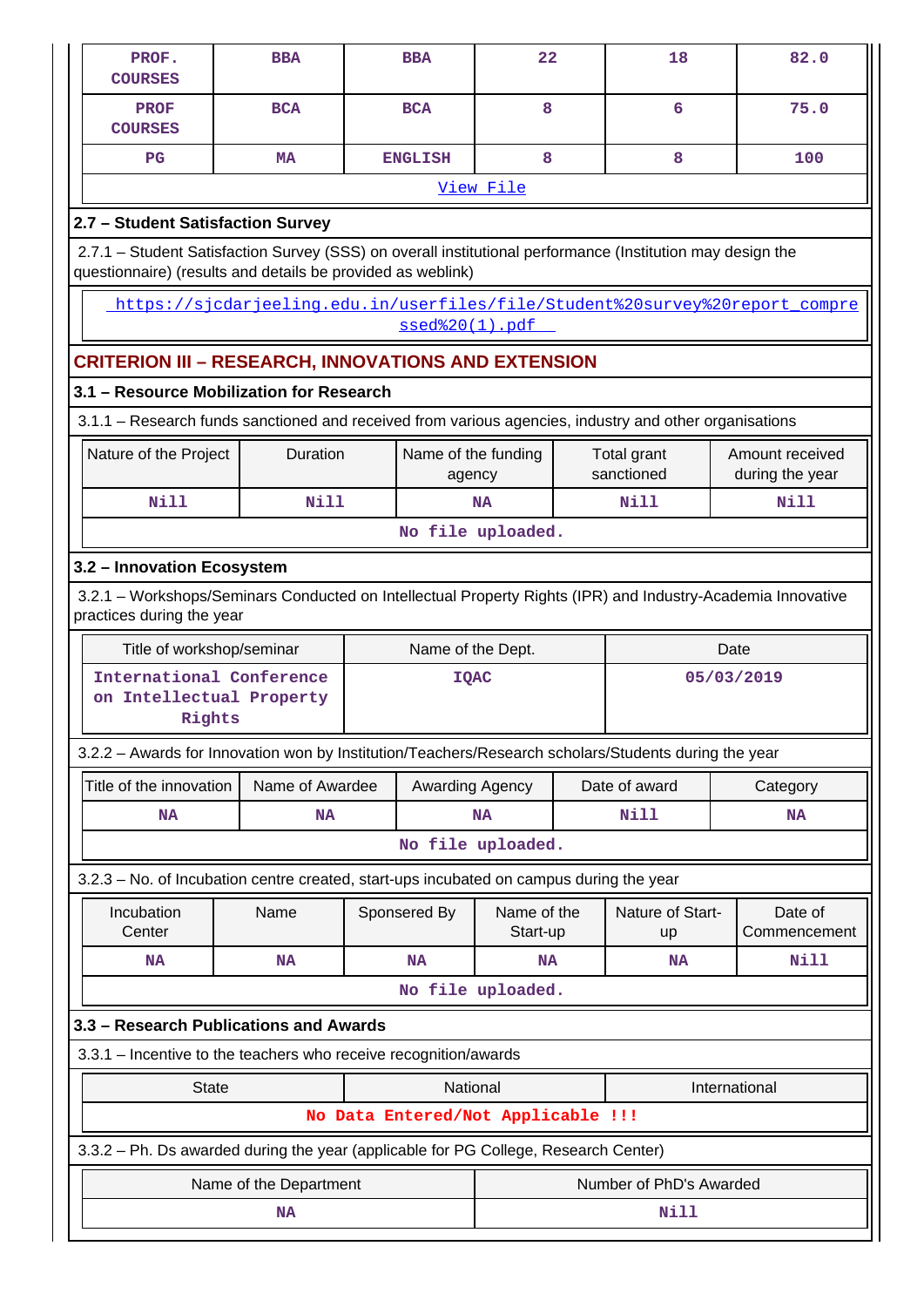|                                                                             |                                                 | 3.3.3 - Research Publications in the Journals notified on UGC website during the year                              |                        |                                                            |                       |                                                                    |                                                      |  |  |
|-----------------------------------------------------------------------------|-------------------------------------------------|--------------------------------------------------------------------------------------------------------------------|------------------------|------------------------------------------------------------|-----------------------|--------------------------------------------------------------------|------------------------------------------------------|--|--|
| <b>Type</b>                                                                 |                                                 | Department                                                                                                         |                        | Number of Publication<br>Average Impact Factor (if<br>any) |                       |                                                                    |                                                      |  |  |
|                                                                             | International                                   | <b>ENGLISH</b>                                                                                                     |                        |                                                            | 1                     |                                                                    | <b>Nill</b>                                          |  |  |
|                                                                             | National                                        | <b>GEOGRAPHY</b>                                                                                                   |                        |                                                            | 1                     |                                                                    | <b>Nill</b>                                          |  |  |
|                                                                             | National                                        | <b>HINDI</b>                                                                                                       |                        |                                                            | 1                     |                                                                    | <b>Nill</b>                                          |  |  |
|                                                                             | International                                   | <b>MICROBIOLOGY</b>                                                                                                |                        |                                                            | 1                     |                                                                    | <b>Nill</b>                                          |  |  |
|                                                                             | International                                   | <b>BOTANY</b>                                                                                                      |                        |                                                            | $\mathbf{1}$          |                                                                    | Nill                                                 |  |  |
|                                                                             | International                                   | <b>COMMERCE</b>                                                                                                    |                        |                                                            | $\overline{2}$        |                                                                    | Nill                                                 |  |  |
|                                                                             | International                                   | <b>PHYSICS</b>                                                                                                     |                        |                                                            | 4                     |                                                                    | <b>Nill</b>                                          |  |  |
|                                                                             | International                                   | <b>CHEMISTRY</b>                                                                                                   |                        |                                                            | 4                     |                                                                    | Nill                                                 |  |  |
|                                                                             | International                                   | <b>MATHEMATICS</b>                                                                                                 |                        |                                                            | 3                     |                                                                    | Nill                                                 |  |  |
|                                                                             | International                                   | <b>ZOOLOGY</b>                                                                                                     |                        |                                                            | $\mathbf{1}$          |                                                                    | <b>Nill</b>                                          |  |  |
|                                                                             |                                                 |                                                                                                                    |                        | View File                                                  |                       |                                                                    |                                                      |  |  |
|                                                                             | Proceedings per Teacher during the year         | 3.3.4 - Books and Chapters in edited Volumes / Books published, and papers in National/International Conference    |                        |                                                            |                       |                                                                    |                                                      |  |  |
|                                                                             | Department                                      |                                                                                                                    |                        | Number of Publication                                      |                       |                                                                    |                                                      |  |  |
|                                                                             | <b>MICROBIOLOGY</b>                             |                                                                                                                    |                        | 1                                                          |                       |                                                                    |                                                      |  |  |
|                                                                             | <b>NEPALI</b>                                   |                                                                                                                    |                        |                                                            |                       | $\overline{2}$                                                     |                                                      |  |  |
|                                                                             | <b>ENGLISH</b>                                  |                                                                                                                    |                        |                                                            |                       | $\overline{a}$                                                     |                                                      |  |  |
|                                                                             | <b>BOTANY</b>                                   |                                                                                                                    |                        | 1                                                          |                       |                                                                    |                                                      |  |  |
|                                                                             |                                                 |                                                                                                                    |                        | View File                                                  |                       |                                                                    |                                                      |  |  |
|                                                                             | Web of Science or PubMed/ Indian Citation Index | 3.3.5 - Bibliometrics of the publications during the last Academic year based on average citation index in Scopus/ |                        |                                                            |                       |                                                                    |                                                      |  |  |
| Title of the<br>Paper                                                       | Name of<br>Author                               | Title of journal                                                                                                   | Year of<br>publication |                                                            | <b>Citation Index</b> | Institutional<br>affiliation as<br>mentioned in<br>the publication | Number of<br>citations<br>excluding self<br>citation |  |  |
| On Gener<br>alized<br>Preopen<br>Sets                                       | Ajoy<br>Mukharjee                               | Matematy<br>chni<br>Studii                                                                                         |                        | 2019                                                       | 0.76                  | St<br>Josephs<br>College                                           | $\mathbf{2}$                                         |  |  |
| On<br>Maximal,<br>Minimal<br>and Mean<br>Open Sets                          | Afrika<br>Ajoy<br>Mukharjee<br>Matematika       |                                                                                                                    |                        | 2019                                                       | <b>Nill</b>           | St<br>Josephs<br>College                                           | 8                                                    |  |  |
| A theore<br>tical<br>analysis<br>of elastic<br>and<br>optical<br>properties | Himangshu<br>Joshi                              | Heliyon                                                                                                            |                        | 2019                                                       | 2.1                   | St<br>Josephs<br>College                                           | 15                                                   |  |  |

**of half Heusler**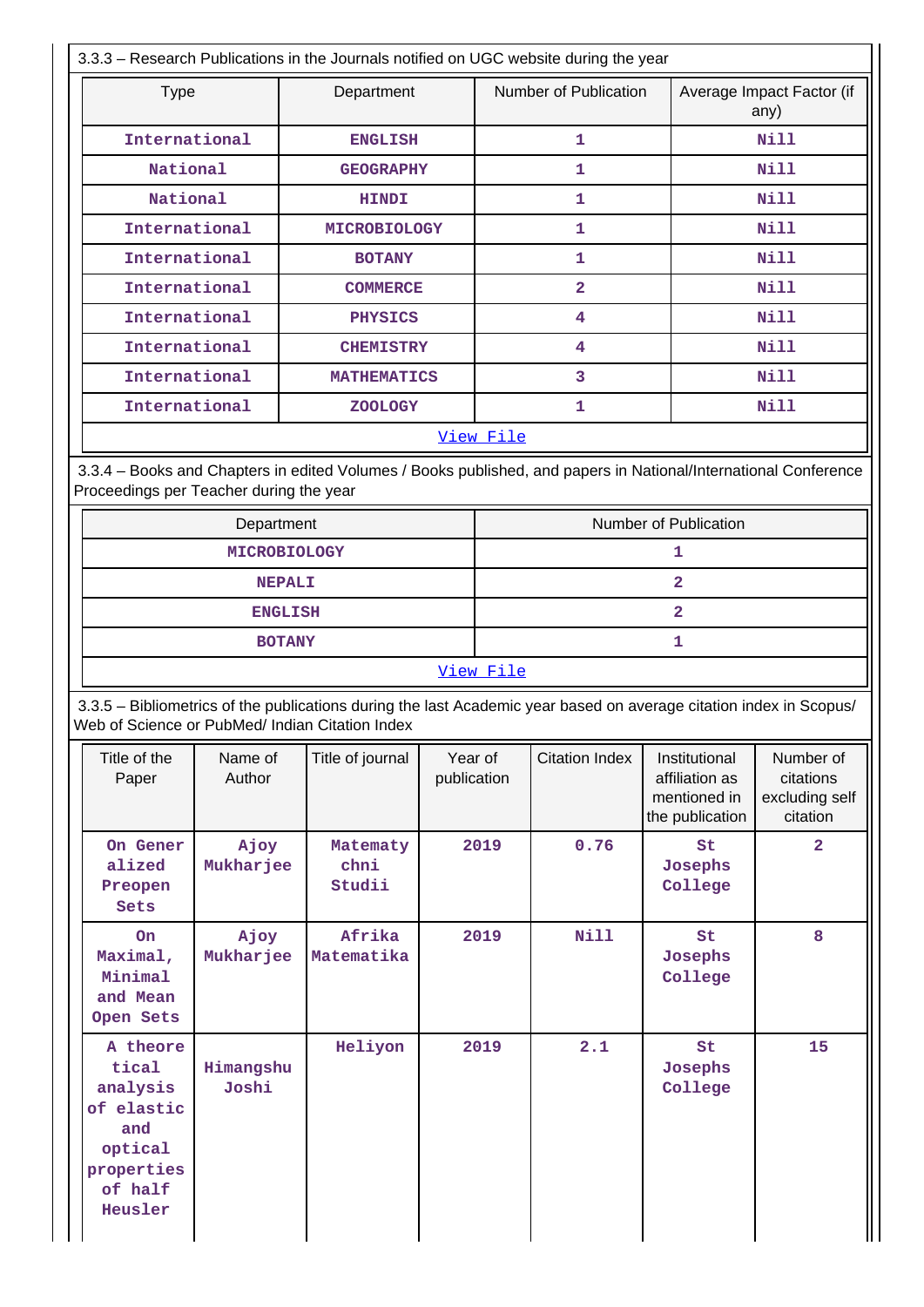| <b>MCoSb</b><br>(MTi, Zr<br>and Hf)                                                                                                                    |                                                                                         |                                                        |      |             |                                               |                         |
|--------------------------------------------------------------------------------------------------------------------------------------------------------|-----------------------------------------------------------------------------------------|--------------------------------------------------------|------|-------------|-----------------------------------------------|-------------------------|
| Phase<br>behaviour<br>and<br>structural<br>properties<br>of two<br>members of<br>biphenylyl<br>benzoate<br>chiral<br>mesogenic<br>series               | Debarghya<br>Goswami                                                                    | Liquid<br>Crystals                                     | 2019 | 5.4         | St<br>Josephs<br>College<br><b>Nill</b><br>st |                         |
| Antioxid<br>ant and<br>Cytotoxic<br>Attributes<br>of Paris<br>polyphylla<br>Smith from<br>Sikkim<br>Himalaya                                           | <b>Dawa</b><br>Lhendup<br>Lepcha,<br>Abhijit<br>Chhetri,<br>and Dhani<br>Raj<br>Chhetri | Pharmaco<br>gnosy<br>Journal                           | 2019 |             | josephs<br>college                            | $\overline{2}$          |
| Evaluation<br>of<br>Hydroponic<br>Cultivatio<br>n<br>Techniques<br>as a<br>Supplement<br>to Convent<br>ional<br>Methods of<br>Farming                  | Cyaria<br>Tongden<br>Gurung1,<br>Jnan<br>Bikash<br>Bhandari2<br>, Anirudra<br>Gurung3   | J.<br>Agric.<br>Technol.                               | 2019 | <b>Nill</b> | St<br>Josephs<br>College,<br>Darjeeling       | Nill                    |
| Electronic<br>and<br>optical<br>properties<br>of double<br>perovskite<br>oxide<br>Pb2ScM06<br>(M Ta, Sb)<br>using a<br>first<br>principles<br>approach | Himanshu<br>Joshi                                                                       | Journal<br>of Physics<br>and<br>Chemistry<br>of Solids | 2019 | 3.9         | St<br>Josephs<br>College                      | $\overline{\mathbf{3}}$ |
| Electron<br>ermoelectr<br>$i$ c<br>properties                                                                                                          | ic, and th Himanngshu<br>Joshi                                                          | Materials<br>Research<br><b>Express</b>                | 2019 | 2.5         | St<br>Josephs<br>College                      | 11                      |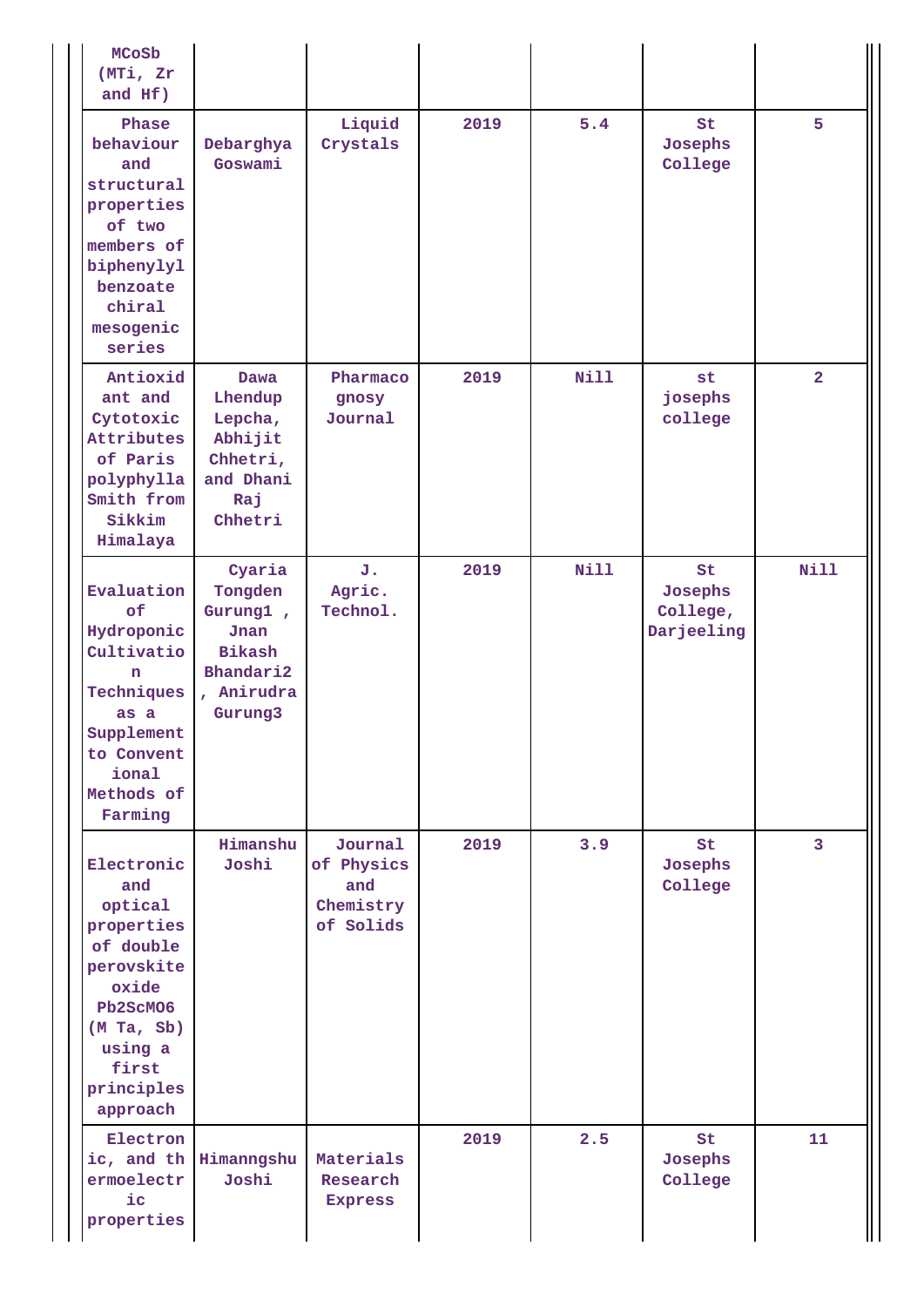| of half-<br>heusler<br>compounds<br>MCoSb (M<br>Ti, Zr,<br>$Hf$ ): A<br>first<br>principles<br>study                                                              |                                         |                                                              |                        |         |                                                      |                                                                    |
|-------------------------------------------------------------------------------------------------------------------------------------------------------------------|-----------------------------------------|--------------------------------------------------------------|------------------------|---------|------------------------------------------------------|--------------------------------------------------------------------|
| Synthesis,<br>spectral p<br>roperties,<br>chemical d<br>escriptors<br>and light<br>harvesting<br>studies of<br>a new<br>bioactive<br>azo<br>imidazole<br>compound | Dhiraj<br><b>Brahman</b>                | Journal<br>of<br>Molecular<br>Structure                      | 2019                   | 4.6     | St<br>Josephs<br>College                             | 43                                                                 |
| A<br>Covering<br>Property<br>with<br>respect to<br>Generalize<br>d Preopen<br>Sets                                                                                | Ajoy<br>Mukharjee                       | Boletim<br>da<br>Sociedade<br>Paranaense<br>de<br>Matematica | 2019                   | 0.35    | St<br>Josephs<br>College                             | $\mathbf{1}$                                                       |
|                                                                                                                                                                   |                                         |                                                              | View File              |         |                                                      |                                                                    |
| 3.3.6 - h-Index of the Institutional Publications during the year. (based on Scopus/ Web of science)                                                              |                                         |                                                              |                        |         |                                                      |                                                                    |
| Title of the<br>Paper                                                                                                                                             | Name of<br>Author                       | Title of journal                                             | Year of<br>publication | h-index | Number of<br>citations<br>excluding self<br>citation | Institutional<br>affiliation as<br>mentioned in<br>the publication |
| Electronic<br>and<br>optical<br>properties<br>of double<br>perovskite<br>oxide<br>Pb2ScM06<br>(M Ta, Sb)<br>using a<br>first<br>principles<br>approach            | Himangshu<br>Joshi et<br>a <sub>1</sub> | Journal<br>of Physics<br>and<br>Chemistry<br>of Solids       | 2019                   | 108     | 3                                                    | St<br>Josephs<br>College                                           |
| Synthesis,<br>spectral c<br>haracteris                                                                                                                            | Dhiraj<br>Brahman et<br>a1              | Journal<br>of<br>Molecular<br>Structure                      | 2019                   | 103     | 43                                                   | St<br>Josephs<br>College                                           |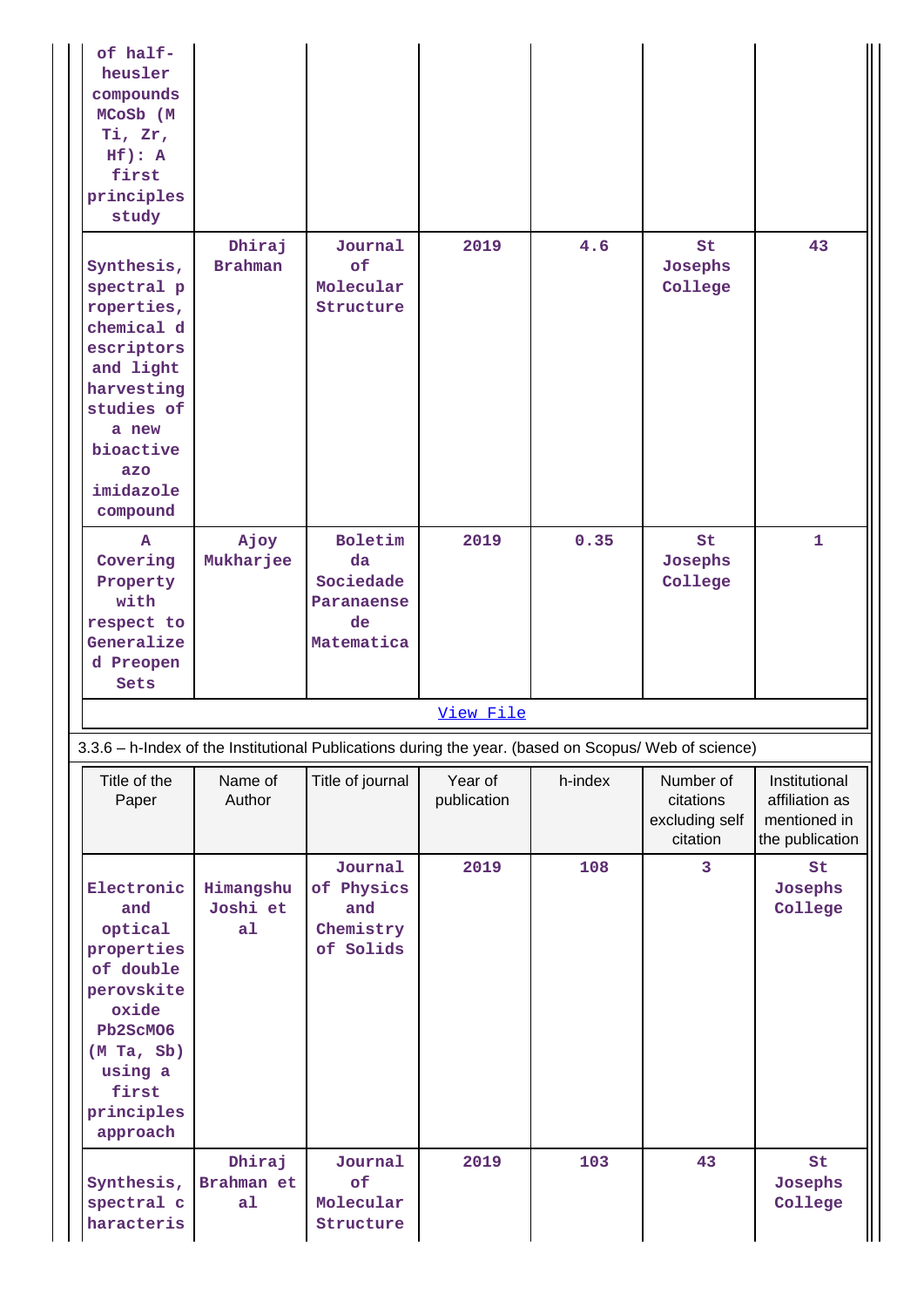| ation,<br>quantum<br>mechanical<br>analysis<br>and light<br>harvesting<br>properties<br>of two azo<br>imidazole<br>compound                                                                                        |                                                                                                                      |                                         | View File |                                                          |  |   |                                                          |
|--------------------------------------------------------------------------------------------------------------------------------------------------------------------------------------------------------------------|----------------------------------------------------------------------------------------------------------------------|-----------------------------------------|-----------|----------------------------------------------------------|--|---|----------------------------------------------------------|
| 3.3.7 - Faculty participation in Seminars/Conferences and Symposia during the year:                                                                                                                                |                                                                                                                      |                                         |           |                                                          |  |   |                                                          |
| Number of Faculty                                                                                                                                                                                                  | International                                                                                                        | National                                |           | <b>State</b>                                             |  |   | Local                                                    |
|                                                                                                                                                                                                                    | No Data Entered/Not Applicable !!!                                                                                   |                                         |           |                                                          |  |   |                                                          |
|                                                                                                                                                                                                                    |                                                                                                                      | No file uploaded.                       |           |                                                          |  |   |                                                          |
| 3.4 - Extension Activities                                                                                                                                                                                         |                                                                                                                      |                                         |           |                                                          |  |   |                                                          |
| 3.4.1 – Number of extension and outreach programmes conducted in collaboration with industry, community and<br>Non- Government Organisations through NSS/NCC/Red cross/Youth Red Cross (YRC) etc., during the year |                                                                                                                      |                                         |           |                                                          |  |   |                                                          |
| Title of the activities                                                                                                                                                                                            | Organising unit/agency/<br>collaborating agency                                                                      |                                         |           | Number of teachers<br>participated in such<br>activities |  |   | Number of students<br>participated in such<br>activities |
| Plastic free<br>challenge                                                                                                                                                                                          | Zero waste<br>himalaya                                                                                               |                                         |           | $\overline{a}$                                           |  |   | 40                                                       |
| A Training<br>Program on Mushroom And Local Community<br>Cultivation                                                                                                                                               |                                                                                                                      | Microbiology Club<br>Level organisation |           | 3                                                        |  |   | 14                                                       |
| Mukti Quiz                                                                                                                                                                                                         | Mankind in Action<br>for Rural Growth<br>(MARG) Mukh Band<br>Kam Suru" (MBKS)<br>and with Darjeeling<br>Women Police |                                         |           | Nill                                                     |  | 3 |                                                          |
| Traffic Awareness<br>Programme                                                                                                                                                                                     | Mankind in Action<br>for Rural Growth<br>(MARG) Mukh Band<br>Kam Suru" (MBKS)<br>and with Darjeeling<br>Women Police |                                         |           | 1                                                        |  |   | 35                                                       |
| <b>Blood</b> donation<br>camp                                                                                                                                                                                      | The State Blood<br>Transfusion<br>Council, West<br>Bengal                                                            |                                         |           | $\overline{2}$                                           |  |   | 17                                                       |
| Social Awareness<br>about the negative<br>use of Plastic                                                                                                                                                           | Collaboration<br>with Warnamala<br>Pariwar and Paila,<br>NGOs from Kalimpong                                         |                                         |           | Nill                                                     |  |   | 72                                                       |
| Meri Katha - Apki<br>Katha                                                                                                                                                                                         | Dept. Of<br>Sociology Mankind<br>in Action for Rural<br>Growth (MARG) in<br>collaboration with                       |                                         |           | Nill                                                     |  |   | 3                                                        |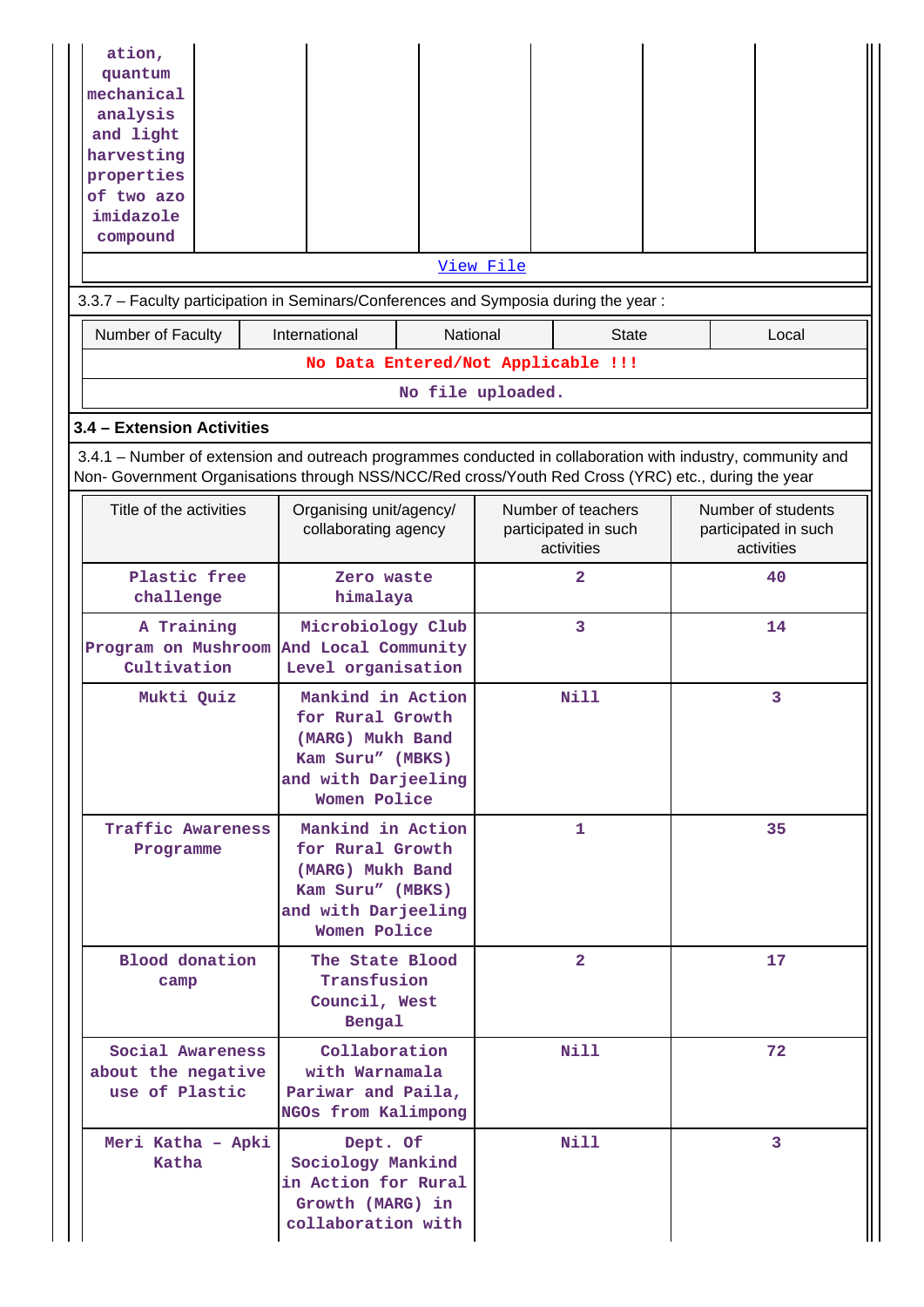|                                                                                                                                                                                                                |                         |                                                    | Kolkata            | U.S. Consulate,                                                                                   |                                       |                        |                                                         |             |                                                           |  |
|----------------------------------------------------------------------------------------------------------------------------------------------------------------------------------------------------------------|-------------------------|----------------------------------------------------|--------------------|---------------------------------------------------------------------------------------------------|---------------------------------------|------------------------|---------------------------------------------------------|-------------|-----------------------------------------------------------|--|
|                                                                                                                                                                                                                |                         |                                                    |                    |                                                                                                   | View File                             |                        |                                                         |             |                                                           |  |
| 3.4.2 - Awards and recognition received for extension activities from Government and other recognized bodies<br>during the year                                                                                |                         |                                                    |                    |                                                                                                   |                                       |                        |                                                         |             |                                                           |  |
| Name of the activity                                                                                                                                                                                           |                         |                                                    | Award/Recognition  |                                                                                                   |                                       | <b>Awarding Bodies</b> |                                                         |             | Number of students<br><b>Benefited</b>                    |  |
| <b>NA</b>                                                                                                                                                                                                      |                         |                                                    | <b>NA</b>          |                                                                                                   |                                       | <b>NA</b>              |                                                         |             | Nill                                                      |  |
|                                                                                                                                                                                                                |                         |                                                    |                    |                                                                                                   | No file uploaded.                     |                        |                                                         |             |                                                           |  |
| 3.4.3 - Students participating in extension activities with Government Organisations, Non-Government<br>Organisations and programmes such as Swachh Bharat, Aids Awareness, Gender Issue, etc. during the year |                         |                                                    |                    |                                                                                                   |                                       |                        |                                                         |             |                                                           |  |
| Name of the scheme                                                                                                                                                                                             |                         | Organising unit/Agen<br>cy/collaborating<br>agency |                    | Name of the activity                                                                              |                                       |                        | Number of teachers<br>participated in such<br>activites |             | Number of students<br>participated in such<br>activites   |  |
| <b>NA</b>                                                                                                                                                                                                      |                         | <b>NA</b>                                          |                    |                                                                                                   | <b>NA</b>                             |                        | Nill                                                    |             | Nill                                                      |  |
| No file uploaded.                                                                                                                                                                                              |                         |                                                    |                    |                                                                                                   |                                       |                        |                                                         |             |                                                           |  |
| 3.5 - Collaborations                                                                                                                                                                                           |                         |                                                    |                    |                                                                                                   |                                       |                        |                                                         |             |                                                           |  |
| 3.5.1 – Number of Collaborative activities for research, faculty exchange, student exchange during the year                                                                                                    |                         |                                                    |                    |                                                                                                   |                                       |                        |                                                         |             |                                                           |  |
| Nature of activity                                                                                                                                                                                             |                         |                                                    | Participant        |                                                                                                   | Source of financial support           |                        |                                                         |             | Duration                                                  |  |
| <b>COLLABORATIVE</b><br><b>RESEARCH</b>                                                                                                                                                                        |                         |                                                    | OF BHUTAN          | <b>ROYAL UNIVERSITY</b>                                                                           | <b>MUTUAL</b><br><b>CONTRIBUTIONS</b> |                        |                                                         |             | Nill                                                      |  |
|                                                                                                                                                                                                                |                         |                                                    |                    |                                                                                                   | No file uploaded.                     |                        |                                                         |             |                                                           |  |
| 3.5.2 - Linkages with institutions/industries for internship, on-the- job training, project work, sharing of research<br>facilities etc. during the year                                                       |                         |                                                    |                    |                                                                                                   |                                       |                        |                                                         |             |                                                           |  |
| Nature of linkage                                                                                                                                                                                              | Title of the<br>linkage |                                                    |                    | Name of the<br>partnering<br>institution/<br>industry<br>/research lab<br>with contact<br>details | <b>Duration From</b>                  |                        | <b>Duration To</b>                                      |             | Participant                                               |  |
| <b>NA</b>                                                                                                                                                                                                      |                         | <b>NA</b>                                          |                    | <b>NA</b>                                                                                         | <b>Nill</b>                           |                        |                                                         | <b>Nill</b> | Nill                                                      |  |
|                                                                                                                                                                                                                |                         |                                                    |                    |                                                                                                   | No file uploaded.                     |                        |                                                         |             |                                                           |  |
| 3.5.3 - MoUs signed with institutions of national, international importance, other universities, industries, corporate<br>houses etc. during the year                                                          |                         |                                                    |                    |                                                                                                   |                                       |                        |                                                         |             |                                                           |  |
| Organisation                                                                                                                                                                                                   |                         |                                                    | Date of MoU signed |                                                                                                   |                                       | Purpose/Activities     |                                                         |             | Number of<br>students/teachers<br>participated under MoUs |  |
| <b>NA</b>                                                                                                                                                                                                      |                         |                                                    | Nill               |                                                                                                   |                                       | Nill                   |                                                         |             | <b>Nill</b>                                               |  |
|                                                                                                                                                                                                                |                         |                                                    |                    |                                                                                                   | No file uploaded.                     |                        |                                                         |             |                                                           |  |
| <b>CRITERION IV - INFRASTRUCTURE AND LEARNING RESOURCES</b>                                                                                                                                                    |                         |                                                    |                    |                                                                                                   |                                       |                        |                                                         |             |                                                           |  |
| 4.1 - Physical Facilities                                                                                                                                                                                      |                         |                                                    |                    |                                                                                                   |                                       |                        |                                                         |             |                                                           |  |
| 4.1.1 - Budget allocation, excluding salary for infrastructure augmentation during the year                                                                                                                    |                         |                                                    |                    |                                                                                                   |                                       |                        |                                                         |             |                                                           |  |
|                                                                                                                                                                                                                |                         |                                                    |                    |                                                                                                   |                                       |                        |                                                         |             |                                                           |  |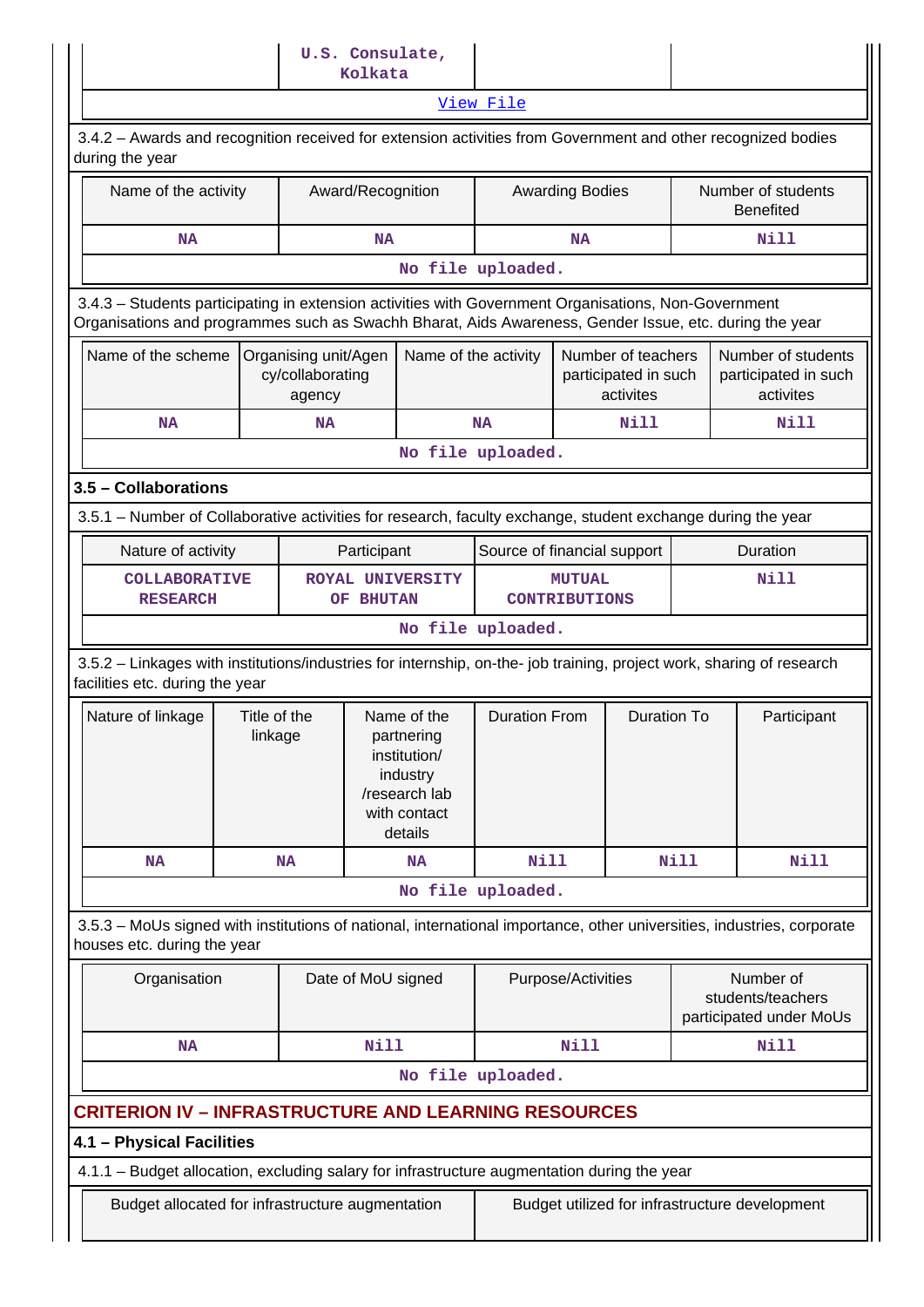|                                                                                                                                                                                                                                                         |                                                                            | 200               |  |                                             |                            | 190                            |                                          |                 |             |                                                   |                      |  |  |  |
|---------------------------------------------------------------------------------------------------------------------------------------------------------------------------------------------------------------------------------------------------------|----------------------------------------------------------------------------|-------------------|--|---------------------------------------------|----------------------------|--------------------------------|------------------------------------------|-----------------|-------------|---------------------------------------------------|----------------------|--|--|--|
| 4.1.2 - Details of augmentation in infrastructure facilities during the year                                                                                                                                                                            |                                                                            |                   |  |                                             |                            |                                |                                          |                 |             |                                                   |                      |  |  |  |
|                                                                                                                                                                                                                                                         |                                                                            | <b>Facilities</b> |  |                                             |                            | <b>Existing or Newly Added</b> |                                          |                 |             |                                                   |                      |  |  |  |
|                                                                                                                                                                                                                                                         | Seminar halls with ICT facilities                                          |                   |  |                                             |                            |                                |                                          | Newly Added     |             |                                                   |                      |  |  |  |
|                                                                                                                                                                                                                                                         |                                                                            | Class rooms       |  |                                             |                            |                                |                                          | Newly Added     |             |                                                   |                      |  |  |  |
|                                                                                                                                                                                                                                                         |                                                                            |                   |  |                                             | No file uploaded.          |                                |                                          |                 |             |                                                   |                      |  |  |  |
| 4.2 - Library as a Learning Resource                                                                                                                                                                                                                    |                                                                            |                   |  |                                             |                            |                                |                                          |                 |             |                                                   |                      |  |  |  |
|                                                                                                                                                                                                                                                         | 4.2.1 - Library is automated {Integrated Library Management System (ILMS)} |                   |  |                                             |                            |                                |                                          |                 |             |                                                   |                      |  |  |  |
|                                                                                                                                                                                                                                                         | Name of the ILMS<br>software                                               |                   |  | Nature of automation (fully<br>or patially) |                            |                                | Version                                  |                 |             |                                                   | Year of automation   |  |  |  |
|                                                                                                                                                                                                                                                         | <b>SOUL</b>                                                                |                   |  | Partially                                   |                            |                                | 2.0                                      |                 |             | 2014                                              |                      |  |  |  |
|                                                                                                                                                                                                                                                         | 4.2.2 - Library Services                                                   |                   |  |                                             |                            |                                |                                          |                 |             |                                                   |                      |  |  |  |
|                                                                                                                                                                                                                                                         | Total<br>Library<br>Newly Added<br>Existing<br>Service Type                |                   |  |                                             |                            |                                |                                          |                 |             |                                                   |                      |  |  |  |
| Text<br><b>Books</b>                                                                                                                                                                                                                                    |                                                                            | 53699             |  | <b>Nill</b>                                 |                            | 52                             | 12830                                    |                 | 53751       |                                                   | 12830                |  |  |  |
| Reference<br><b>Books</b>                                                                                                                                                                                                                               |                                                                            | 1110              |  | <b>Nill</b>                                 |                            | <b>Nill</b>                    | Nill                                     |                 | 1110        |                                                   | <b>Nill</b>          |  |  |  |
| Journals                                                                                                                                                                                                                                                |                                                                            | 804               |  | <b>Nill</b>                                 |                            | <b>Nill</b>                    | 89760                                    |                 | 804         |                                                   | 89760                |  |  |  |
| $e-$                                                                                                                                                                                                                                                    |                                                                            | <b>Nill</b>       |  | <b>Nill</b>                                 |                            | <b>Nill</b>                    | 5900                                     |                 | Nill        |                                                   | 5900                 |  |  |  |
| Journals                                                                                                                                                                                                                                                |                                                                            |                   |  |                                             |                            |                                |                                          |                 |             |                                                   |                      |  |  |  |
|                                                                                                                                                                                                                                                         |                                                                            |                   |  |                                             |                            | View File                      |                                          |                 |             |                                                   |                      |  |  |  |
| 4.2.3 - E-content developed by teachers such as: e-PG- Pathshala, CEC (under e-PG- Pathshala CEC (Under<br>Graduate) SWAYAM other MOOCs platform NPTEL/NMEICT/any other Government initiatives & institutional<br>(Learning Management System (LMS) etc |                                                                            |                   |  |                                             |                            |                                |                                          |                 |             |                                                   |                      |  |  |  |
|                                                                                                                                                                                                                                                         | Name of the Teacher                                                        |                   |  | Name of the Module                          |                            |                                | Platform on which module<br>is developed |                 |             | content                                           | Date of launching e- |  |  |  |
| NA                                                                                                                                                                                                                                                      |                                                                            |                   |  | Nill                                        |                            | Nill                           |                                          |                 | <b>Nill</b> |                                                   |                      |  |  |  |
|                                                                                                                                                                                                                                                         |                                                                            |                   |  |                                             | No file uploaded.          |                                |                                          |                 |             |                                                   |                      |  |  |  |
| 4.3 - IT Infrastructure                                                                                                                                                                                                                                 |                                                                            |                   |  |                                             |                            |                                |                                          |                 |             |                                                   |                      |  |  |  |
| 4.3.1 - Technology Upgradation (overall)                                                                                                                                                                                                                |                                                                            |                   |  |                                             |                            |                                |                                          |                 |             |                                                   |                      |  |  |  |
| <b>Type</b>                                                                                                                                                                                                                                             | <b>Total Co</b><br>mputers                                                 | Computer<br>Lab   |  | Internet                                    | <b>Browsing</b><br>centers | Computer<br>Centers            | Office                                   | Departme<br>nts |             | Available<br><b>Bandwidt</b><br>h (MBPS/<br>GBPS) | <b>Others</b>        |  |  |  |
| Existin<br>g                                                                                                                                                                                                                                            | 122                                                                        | 25                |  | $\mathbf 0$                                 | 15                         | 40                             | 8                                        | 34              |             | 50                                                | $\mathbf 0$          |  |  |  |
| Added                                                                                                                                                                                                                                                   | 12                                                                         | $\mathbf 0$       |  | $\mathbf 0$                                 | $\mathbf 0$                | $\mathbf 0$                    | $\mathbf 0$                              | 12              |             | $\mathbf 0$                                       | $\mathbf 0$          |  |  |  |
| Total                                                                                                                                                                                                                                                   | 134                                                                        | 25                |  | $\pmb{0}$                                   | 15                         | 40                             | 8                                        | 46              |             | 50                                                | $\pmb{0}$            |  |  |  |
| 4.3.2 - Bandwidth available of internet connection in the Institution (Leased line)                                                                                                                                                                     |                                                                            |                   |  |                                             |                            |                                |                                          |                 |             |                                                   |                      |  |  |  |
|                                                                                                                                                                                                                                                         |                                                                            |                   |  |                                             |                            | 50 MBPS/ GBPS                  |                                          |                 |             |                                                   |                      |  |  |  |
| 4.3.3 - Facility for e-content                                                                                                                                                                                                                          |                                                                            |                   |  |                                             |                            |                                |                                          |                 |             |                                                   |                      |  |  |  |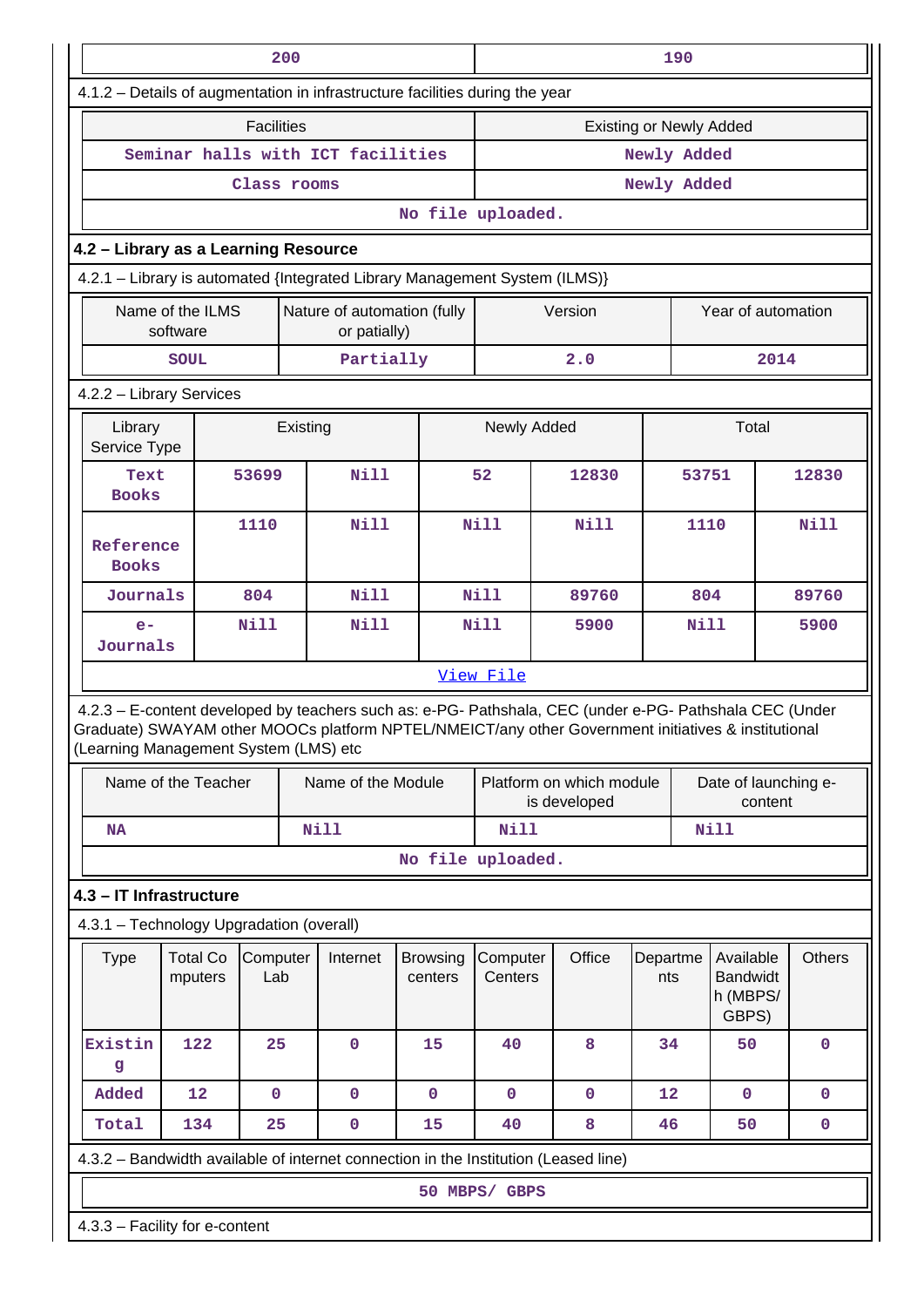**No Data Entered/Not Applicable !!!**

### **4.4 – Maintenance of Campus Infrastructure**

 4.4.1 – Expenditure incurred on maintenance of physical facilities and academic support facilities, excluding salary component, during the year

| Assigned Budget on<br>academic facilities | Expenditure incurred on<br>maintenance of academic<br><b>facilities</b> | Assigned budget on<br>physical facilities | Expenditure incurredon<br>maintenance of physical<br>facilites |
|-------------------------------------------|-------------------------------------------------------------------------|-------------------------------------------|----------------------------------------------------------------|
| 1.6                                       | 13.68                                                                   | 27.86                                     | 26.93                                                          |

 4.4.2 – Procedures and policies for maintaining and utilizing physical, academic and support facilities - laboratory, library, sports complex, computers, classrooms etc. (maximum 500 words) (information to be available in institutional Website, provide link)

 **With regards to the procedures for maintaining and utilizing physical, academic and support facilities, the system followed by the College can be divided into two parts: Planning and infrastructure process: Under this system, there are three stages. The first stage is the Teacher Council meeting which is held at frequent intervals, where the needs of the institution and faculties are assessed. Second, through the Planning Board the larger details of above mentioned needs are evaluated in collaboration with IQAC. This proposal would then be placed to the Governing Body for discussion and approval. After approval is processed from the Governing Body, the proposed ideas/planning are implemented through the functioning of different Departments and Committees. Maintenance and utilization: With regard to this system, it is to be noted that each Department has individual inventory book with relevant numbering sequence for recording all existing physical facilities i.e. computers, laptops, printers, Departmental library books, heating units, computer tables, desks, chairs, almirah and cupboards etc. The HoD is responsible for the proper maintenance and utilisation at this level. Official and administrative building also maintains record of its own assets. A separate inventory book of assets is also maintained showcasing the utilization of Government (central/state) grants such as RUSA funds. The Botany Department maintains the BOOST Register to record the list instruments bought under BOOST Programme. Maintenance and repairs of existing physical facilities are under authority and supervision of Estate Manager. The maintenance of all IT facilities, is provided by Digitech, which is a Siliguri based IT and Consultancy firm, located at Hill-cart Road,**

**Siliguri. In this regard, the College has secured a one year contract of 'Annual Maintenance Contract' (AMC) with Digitech for the same. Mr. Ansar Ali, who is an employee of the said firm, makes his weekly visit for such maintenance and repair.**

# **CRITERION V – STUDENT SUPPORT AND PROGRESSION**

### **5.1 – Student Support**

5.1.1 – Scholarships and Financial Support

|                                         | Name/Title of the scheme | Number of students | Amount in Rupees |
|-----------------------------------------|--------------------------|--------------------|------------------|
| Financial Support<br>from institution   | College Freeship         | 13                 | 100820           |
| Financial Support<br>from Other Sources |                          |                    |                  |
| National<br>a)                          | various                  | 389                | Nill             |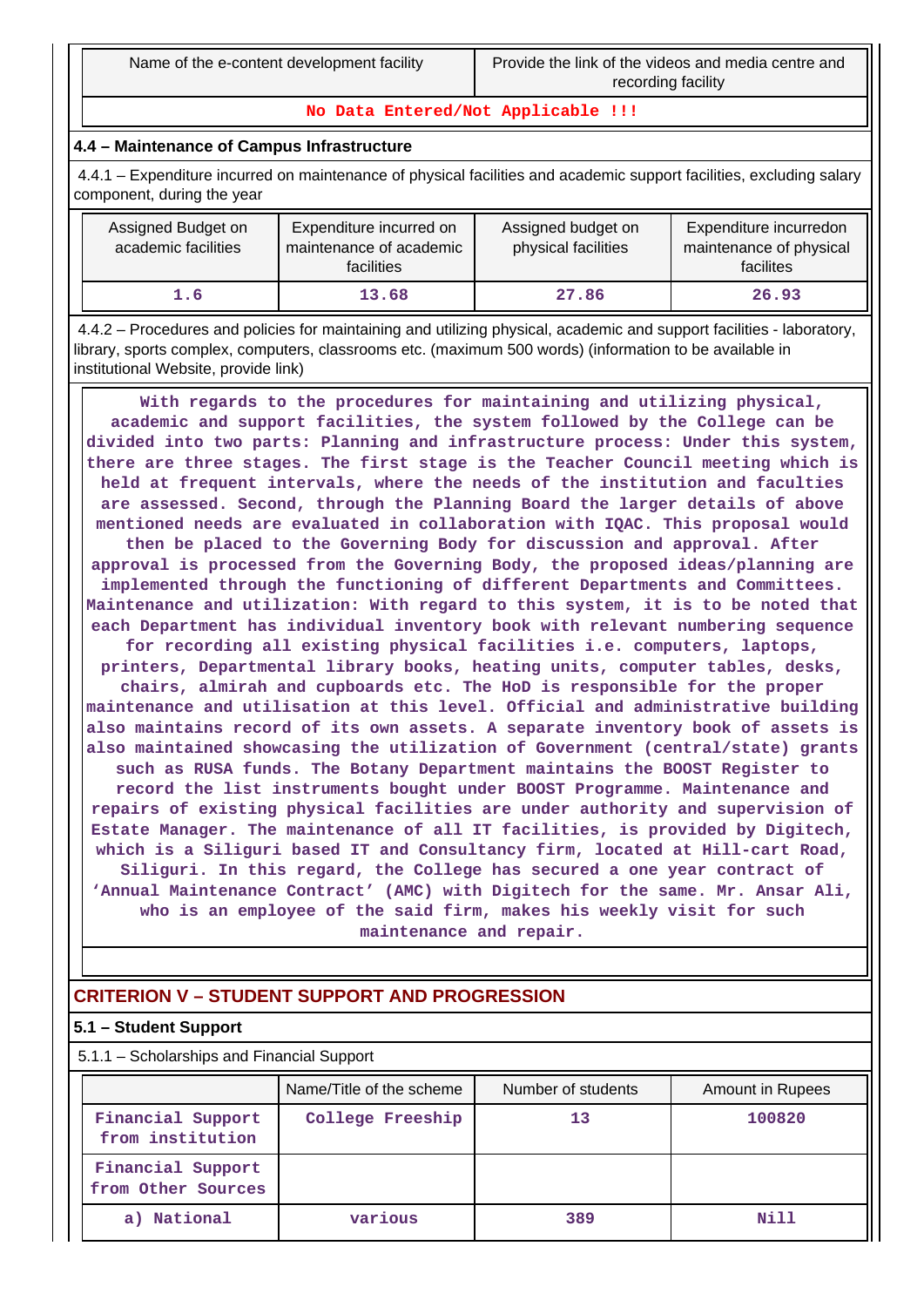| b) International                                                                                                                         |                                                             | <b>NA</b>                                                                                                                                                                                                       | <b>Nill</b>                                                                 |                                                              | <b>Nill</b>                                    |  |  |  |  |  |
|------------------------------------------------------------------------------------------------------------------------------------------|-------------------------------------------------------------|-----------------------------------------------------------------------------------------------------------------------------------------------------------------------------------------------------------------|-----------------------------------------------------------------------------|--------------------------------------------------------------|------------------------------------------------|--|--|--|--|--|
|                                                                                                                                          |                                                             |                                                                                                                                                                                                                 | View File                                                                   |                                                              |                                                |  |  |  |  |  |
|                                                                                                                                          |                                                             | 5.1.2 - Number of capability enhancement and development schemes such as Soft skill development, Remedial<br>coaching, Language lab, Bridge courses, Yoga, Meditation, Personal Counselling and Mentoring etc., |                                                                             |                                                              |                                                |  |  |  |  |  |
| Name of the capability<br>enhancement scheme                                                                                             |                                                             | Date of implemetation                                                                                                                                                                                           | Number of students<br>enrolled                                              |                                                              | Agencies involved                              |  |  |  |  |  |
| <b>NA</b>                                                                                                                                |                                                             | Nill                                                                                                                                                                                                            | <b>Nill</b>                                                                 |                                                              | Nill                                           |  |  |  |  |  |
|                                                                                                                                          |                                                             |                                                                                                                                                                                                                 | No file uploaded.                                                           |                                                              |                                                |  |  |  |  |  |
| 5.1.3 - Students benefited by guidance for competitive examinations and career counselling offered by the<br>institution during the year |                                                             |                                                                                                                                                                                                                 |                                                                             |                                                              |                                                |  |  |  |  |  |
| Year                                                                                                                                     | Name of the<br>scheme                                       | Number of<br>benefited<br>students for<br>competitive<br>examination                                                                                                                                            | Number of<br>benefited<br>students by<br>career<br>counseling<br>activities | Number of<br>students who<br>have passedin<br>the comp. exam | Number of<br>studentsp placed                  |  |  |  |  |  |
|                                                                                                                                          |                                                             | No Data Entered/Not Applicable !!!                                                                                                                                                                              |                                                                             |                                                              |                                                |  |  |  |  |  |
|                                                                                                                                          |                                                             |                                                                                                                                                                                                                 | No file uploaded.                                                           |                                                              |                                                |  |  |  |  |  |
| harassment and ragging cases during the year                                                                                             |                                                             | 5.1.4 – Institutional mechanism for transparency, timely redressal of student grievances, Prevention of sexual                                                                                                  |                                                                             |                                                              |                                                |  |  |  |  |  |
| Total grievances received                                                                                                                |                                                             | Number of grievances redressed                                                                                                                                                                                  |                                                                             |                                                              | Avg. number of days for grievance<br>redressal |  |  |  |  |  |
|                                                                                                                                          | <b>Nill</b>                                                 |                                                                                                                                                                                                                 | Nill                                                                        |                                                              | Nill                                           |  |  |  |  |  |
| 5.2 - Student Progression                                                                                                                |                                                             |                                                                                                                                                                                                                 |                                                                             |                                                              |                                                |  |  |  |  |  |
| 5.2.1 - Details of campus placement during the year                                                                                      |                                                             |                                                                                                                                                                                                                 |                                                                             |                                                              |                                                |  |  |  |  |  |
|                                                                                                                                          | On campus                                                   |                                                                                                                                                                                                                 |                                                                             | Off campus                                                   |                                                |  |  |  |  |  |
| Nameof<br>organizations<br>visited                                                                                                       | Number of<br>students<br>participated                       | Number of<br>stduents placed                                                                                                                                                                                    | Nameof<br>organizations<br>visited                                          | Number of<br>students<br>participated                        | Number of<br>stduents placed                   |  |  |  |  |  |
| NA                                                                                                                                       | Nill                                                        | Nill                                                                                                                                                                                                            | Nill                                                                        | <b>Nill</b>                                                  | <b>Nill</b>                                    |  |  |  |  |  |
|                                                                                                                                          |                                                             |                                                                                                                                                                                                                 | No file uploaded.                                                           |                                                              |                                                |  |  |  |  |  |
|                                                                                                                                          |                                                             | 5.2.2 - Student progression to higher education in percentage during the year                                                                                                                                   |                                                                             |                                                              |                                                |  |  |  |  |  |
| Year                                                                                                                                     | Number of<br>students<br>enrolling into<br>higher education | Programme<br>graduated from                                                                                                                                                                                     | Depratment<br>graduated from                                                | Name of<br>institution joined                                | Name of<br>programme<br>admitted to            |  |  |  |  |  |
| 2019                                                                                                                                     | 14                                                          | SOCIO HONS                                                                                                                                                                                                      | <b>SOCIOLOGY</b>                                                            | NBU,<br><b>OTHERS</b>                                        | <b>VARIOUS</b>                                 |  |  |  |  |  |
| 2019                                                                                                                                     | 10                                                          | POLSC HONS                                                                                                                                                                                                      | <b>POLITICAL</b><br><b>SCIENCE</b>                                          | <b>NBU</b>                                                   | <b>MA</b>                                      |  |  |  |  |  |
| 2019                                                                                                                                     | 3                                                           | NEP HON                                                                                                                                                                                                         | <b>NEPALI</b>                                                               | <b>NBU</b>                                                   | MA                                             |  |  |  |  |  |
| 2019                                                                                                                                     | 4                                                           | <b>MCJ HONS</b>                                                                                                                                                                                                 | <b>MCJ</b>                                                                  | <b>NBU</b>                                                   | <b>MA</b>                                      |  |  |  |  |  |
| 2019                                                                                                                                     | 4                                                           | <b>HIST HONS</b>                                                                                                                                                                                                | <b>HISTORY</b>                                                              | SU, NBU                                                      | <b>MA</b>                                      |  |  |  |  |  |
| 2019                                                                                                                                     | 3                                                           | <b>GEOG HONS</b>                                                                                                                                                                                                | <b>GEOGRAPHY</b>                                                            | VBU, NBU                                                     | MA                                             |  |  |  |  |  |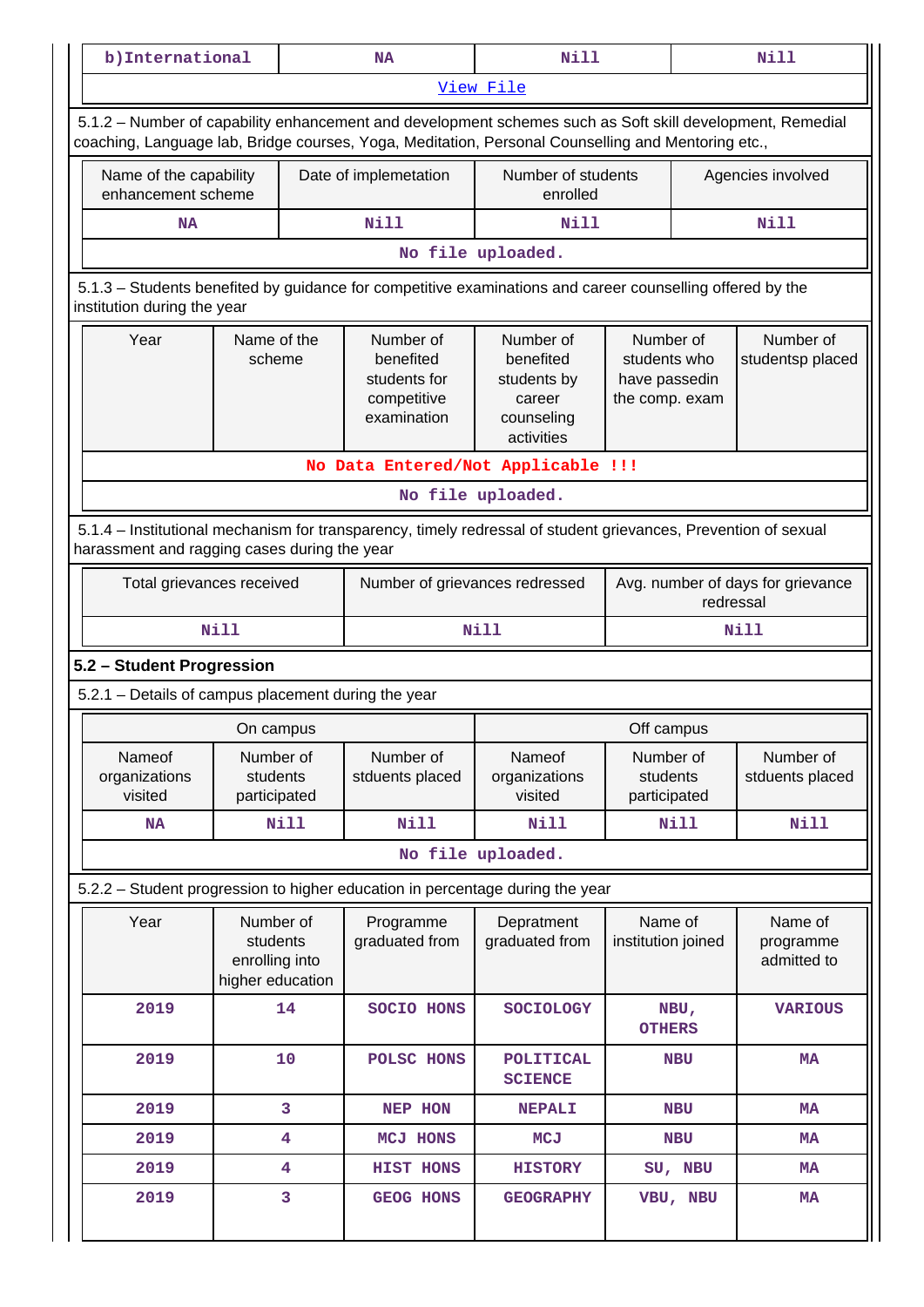| 2019                                                                                                                                                                                   | 10                                                                                                                                                                                                                                                                                                                             | ENG HONS                           |                                   |                   | <b>ENGLISH</b>                      |  | <b>NBU</b>             | MA                     |  |  |  |  |
|----------------------------------------------------------------------------------------------------------------------------------------------------------------------------------------|--------------------------------------------------------------------------------------------------------------------------------------------------------------------------------------------------------------------------------------------------------------------------------------------------------------------------------|------------------------------------|-----------------------------------|-------------------|-------------------------------------|--|------------------------|------------------------|--|--|--|--|
| 2019                                                                                                                                                                                   | 4                                                                                                                                                                                                                                                                                                                              | ECON. HONS                         |                                   |                   | <b>ECONOMICS</b>                    |  | <b>NBU</b>             | MA                     |  |  |  |  |
| 2019                                                                                                                                                                                   | 14                                                                                                                                                                                                                                                                                                                             | <b>BOT HONS</b>                    |                                   |                   | <b>BOTANY</b>                       |  | <b>NBU</b>             | <b>MSC</b>             |  |  |  |  |
| 2019                                                                                                                                                                                   | 8                                                                                                                                                                                                                                                                                                                              | <b>CHEM HONS</b>                   |                                   |                   | <b>CHEMISTRY</b>                    |  | NBU, JU,<br>SU, SMIT   | <b>MSC</b>             |  |  |  |  |
|                                                                                                                                                                                        |                                                                                                                                                                                                                                                                                                                                |                                    |                                   | View File         |                                     |  |                        |                        |  |  |  |  |
| 5.2.3 - Students qualifying in state/ national/ international level examinations during the year<br>(eg:NET/SET/SLET/GATE/GMAT/CAT/GRE/TOFEL/Civil Services/State Government Services) |                                                                                                                                                                                                                                                                                                                                |                                    |                                   |                   |                                     |  |                        |                        |  |  |  |  |
| Number of students selected/ qualifying<br>Items                                                                                                                                       |                                                                                                                                                                                                                                                                                                                                |                                    |                                   |                   |                                     |  |                        |                        |  |  |  |  |
|                                                                                                                                                                                        | <b>NET</b>                                                                                                                                                                                                                                                                                                                     |                                    |                                   |                   |                                     |  | 7                      |                        |  |  |  |  |
|                                                                                                                                                                                        | <b>SET</b>                                                                                                                                                                                                                                                                                                                     |                                    |                                   |                   |                                     |  | 3                      |                        |  |  |  |  |
|                                                                                                                                                                                        | Civil Services                                                                                                                                                                                                                                                                                                                 |                                    |                                   |                   |                                     |  | 1                      |                        |  |  |  |  |
| View File                                                                                                                                                                              |                                                                                                                                                                                                                                                                                                                                |                                    |                                   |                   |                                     |  |                        |                        |  |  |  |  |
| 5.2.4 - Sports and cultural activities / competitions organised at the institution level during the year                                                                               |                                                                                                                                                                                                                                                                                                                                |                                    |                                   |                   |                                     |  |                        |                        |  |  |  |  |
|                                                                                                                                                                                        | Activity                                                                                                                                                                                                                                                                                                                       |                                    | Level                             |                   |                                     |  | Number of Participants |                        |  |  |  |  |
|                                                                                                                                                                                        | <b>NA</b>                                                                                                                                                                                                                                                                                                                      |                                    |                                   | <b>NA</b>         |                                     |  | Nill                   |                        |  |  |  |  |
|                                                                                                                                                                                        |                                                                                                                                                                                                                                                                                                                                |                                    |                                   | No file uploaded. |                                     |  |                        |                        |  |  |  |  |
| 5.3 - Student Participation and Activities                                                                                                                                             |                                                                                                                                                                                                                                                                                                                                |                                    |                                   |                   |                                     |  |                        |                        |  |  |  |  |
| 5.3.1 - Number of awards/medals for outstanding performance in sports/cultural activities at national/international<br>level (award for a team event should be counted as one)         |                                                                                                                                                                                                                                                                                                                                |                                    |                                   |                   |                                     |  |                        |                        |  |  |  |  |
| Year                                                                                                                                                                                   | Name of the<br>award/medal                                                                                                                                                                                                                                                                                                     | National/<br>Internaional          | Number of<br>awards for<br>Sports |                   | Number of<br>awards for<br>Cultural |  | Student ID<br>number   | Name of the<br>student |  |  |  |  |
|                                                                                                                                                                                        |                                                                                                                                                                                                                                                                                                                                | No Data Entered/Not Applicable !!! |                                   |                   |                                     |  |                        |                        |  |  |  |  |
| No file uploaded.                                                                                                                                                                      |                                                                                                                                                                                                                                                                                                                                |                                    |                                   |                   |                                     |  |                        |                        |  |  |  |  |
| 5.3.2 – Activity of Student Council & representation of students on academic & administrative bodies/committees of<br>the institution (maximum 500 words)                              |                                                                                                                                                                                                                                                                                                                                |                                    |                                   |                   |                                     |  |                        |                        |  |  |  |  |
|                                                                                                                                                                                        | The Student Council is conceptualized as a representative structure through<br>which students in the can structurally and meaningfully involve themselves in<br>the affairs of the College. This is achieved through dialogical partnerships<br>among the administration, staff and students for maximization of benefits. The |                                    |                                   |                   |                                     |  |                        |                        |  |  |  |  |

**size and composition of the Student Council is determined by the College which include elected student representatives of all the Departments so that the Council can function democratically. Appropriate gender representation is given priority in the election. The core committee of the Students Council consists of thirteen members headed by the Head Councillor. There is one Head Councillor**

**(HC), two assistant Head Councillors and ten Assistant Councillors. Each Department in the College elects two class representatives - a girl and a boy – from amongst themselves. All the Class Representatives report to the Dean for the formation of Student Council. Three members - one each from NCC, NSS and**

**AICUF are automatically nominated to form the core committee. Four Class Representatives from Arts, two from Science, two from Commerce and two from Self Finance Department are elected from among the Class Representatives. All the members then choose the thirteen members of the core committee. The first meeting is the 'Oath Taking Ceremony' convened by the Dean of Students in the presence of the Principal. The Principal addresses the Council and makes the Council aware of the duties and responsibilities. This is followed by oath**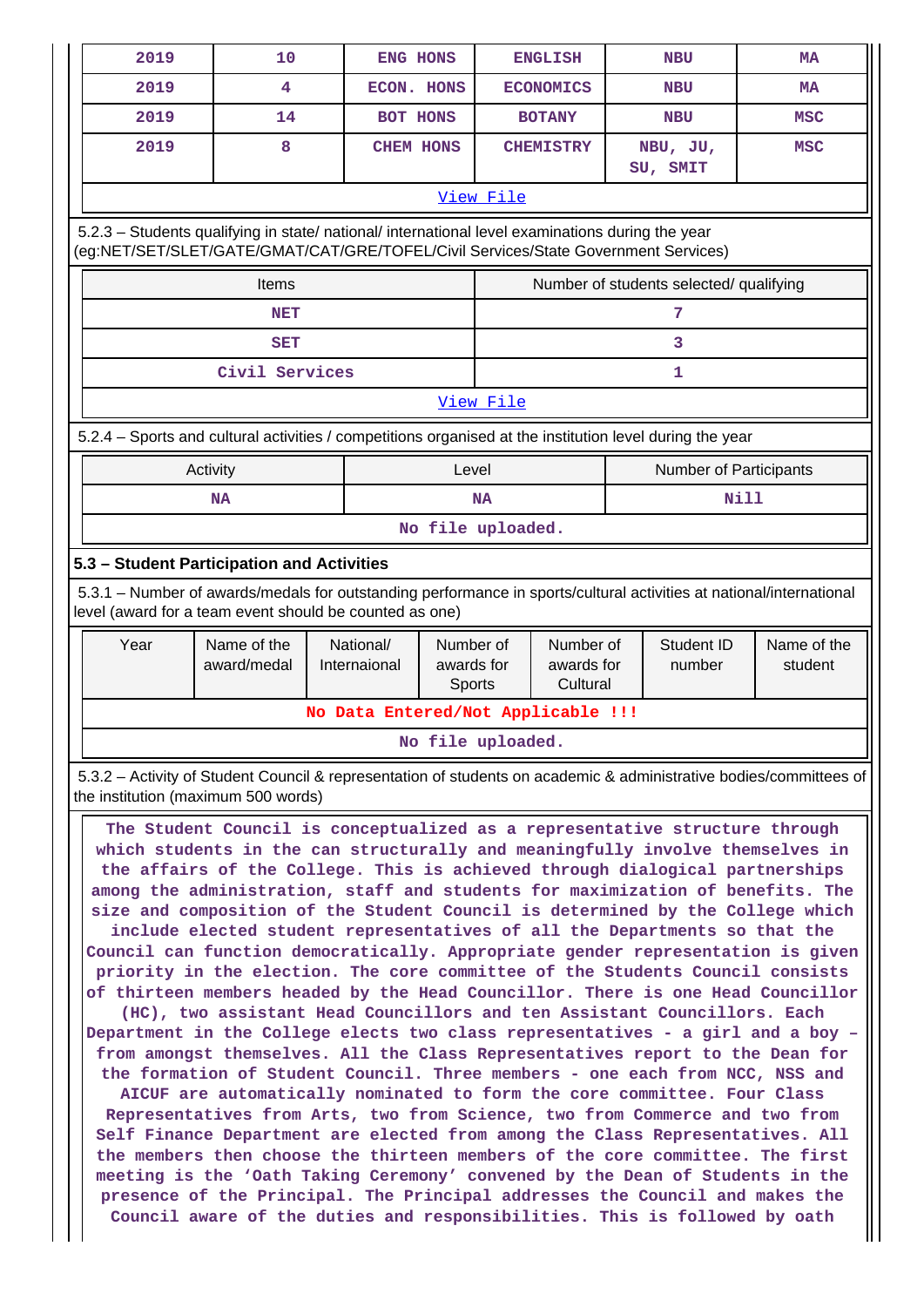**taking by all the members of the Student Council. The activities of Student Council support the aims and objectives of the Council and promote the development of the College and the welfare of its students. Our Student Council works under the Dean of Students and is involved in a wide range of activities like sports, induction programme and cultural programmes. The Head Councillor represents the student council in the IQAC of the College. This is one of the most important functions and role of the HC whereby the concerns and issues of the student body are represented and addressed in a structured manner. The Student Council volunteers and involves as many students as possible in the cultural programmes such as 'Harmony' held annually. They also play an active role in organising fund raising events both within the College and outside of it. The students can also take part in activities outside the College which has to be headed by a Councillor so as to represent the College officially. The Student Council can be considered as a bridge to communicate between the students and the administration of the college. The Council takes up the matter from within the student body to the administration and they also keep the students well informed regarding the various activities of the College. As such, the Student Council forms an integral part of the day to day live of the institution.**

#### **5.4 – Alumni Engagement**

5.4.1 – Whether the institution has registered Alumni Association?

 **Yes**

 **The members of the alumni have been actively supporting the development of the College by organizing projects outside the campus with the involvement of College students from various extracurricular club or units and also by participating in most of the College events. Participation of the members of the association during the Annual Graduation Day ceremony has been a regular practice in order to motivate the young outgoing graduates of the college. Similarly the support of the Alumni during the annual Cultural events and Film screening programmes has shown their concern in supporting the local Cultural richness.Support to the different departments in providing resource persons from the field of academics to civil servants and retired persons from the armed forces for Lecture series or Career counseling sessions organized by the Departments/Clubs of the institution. A major contribution has come by way of community outreach programmes by the alumni. On 12th July, 2013, the St. Joseph's College Alumni Association (SJCAA) organized a blood donation camp along with the NSS Unit and 43 units of blood was collected. The members of the St. Joseph's Alumni participated in the Graduation Ceremony of the 3rd year students held in the Campion Hall on 22nd April, 2013. On 16th August, 2014, a cleanliness drive was organized in the town along with the NCC and NSS units of the College. On 5th of June, 2015, a cleanliness drive was organized by the Alumni while they also participated in the 7th Annual graduating film screening on 15th July, 2015. On the 2nd of July, a blood donation camp was organized. Graduation Day was celebrated on the 12th of March, 2016 and the members of the Alumni attended the function to motivate the outgoing students. On 5th June, 2016, the SJCAA organized a cleanliness camp from Jorebungalow to Tiger Hill. During 23rd to 26th September, 2017, An Inter- college Badmintion Tournament was organized in town Hayden Hall where seven Colleges participated. The support and participation by the SJCAA has been very encouraging and motivating for our students. On 2nd October, 2017 Swacha Bharat Abhiyan was organized from town to College campus by the SJCAA. Besides the above, the support of the alumni in providing expertise and suggestions in the development of the college infrastructure has been praiseworthy.**

5.4.2 – No. of enrolled Alumni: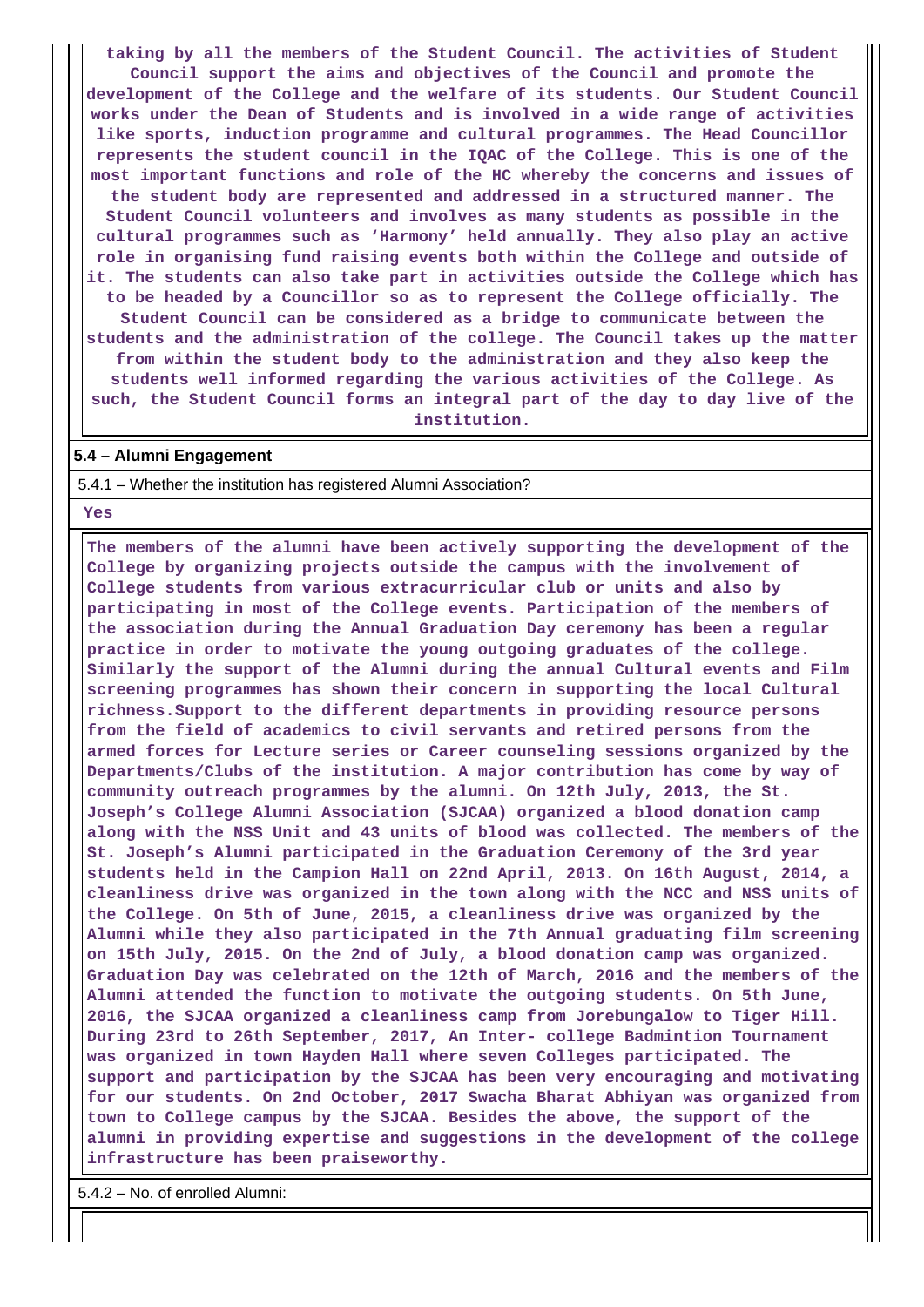5.4.3 – Alumni contribution during the year (in Rupees) :

**0**

5.4.4 – Meetings/activities organized by Alumni Association :

#### **THREE MEETINGS HELD IN 2019**

#### **CRITERION VI – GOVERNANCE, LEADERSHIP AND MANAGEMENT**

#### **6.1 – Institutional Vision and Leadership**

 6.1.1 – Mention two practices of decentralization and participative management during the last year (maximum 500 words)

 **The College follows a system of participative management. In the Governing Body, two members from the teaching faculty, one member each from parent body and representatives of other stakeholders are included. In the administrative body, Vice-Principals, Dean of Students, Deans of Arts, Science and Commerce, Director of Self-Financing Departments, hostel Directors, Secretary of Teachers Council including Student Council Head play crucial role in formulating the policies and its execution. The structure of the administrative body is dynamic. New offices are created as and when needs arise. On administrative matters, members of the Governing Body, Principal, Vice-Principal (Administrative), Staff Welfare Committee work in tandem. Vice-Principal (Academic) assists the Principal in planning and implementing the programmes for teaching-learning and other developmental activities in consultation with IQAC. The institution practices collective and accountable decision-making at each stage of policy making –from planning, formulation, dissemination and finally towards implementation and feedback. Hence, the College follows a welldesigned decentralised system of leadership, governance and management resulting in transparency, effectiveness and efficiency, which is reflective of the mission and vision of the institution.**

6.1.2 – Does the institution have a Management Information System (MIS)?

**No. 2. In the case of the case of the case of the case of the case of the case of the case of the case of the case of the case of the case of the case of the case of the case of the case of the case of the case of the cas** 

#### **6.2 – Strategy Development and Deployment**

6.2.1 – Quality improvement strategies adopted by the institution for each of the following (with in 100 words each):

| <b>Strategy Type</b>                                          | Details                                                                                                                                                                                                                           |
|---------------------------------------------------------------|-----------------------------------------------------------------------------------------------------------------------------------------------------------------------------------------------------------------------------------|
| Admission of Students                                         | Transparent system with open<br>advertisements based on Merit Special<br>Attention and admission to the students<br>from marginalised sections of society<br>Freeship to the students coming from<br>marginal sections of society |
| Industry Interaction / Collaboration                          | Select Departments work with<br>industries for their internship<br>priogrammes                                                                                                                                                    |
| Human Resource Management                                     | Organisation of Faculty Development<br>Programmes at the Institutional level<br>Faculties encouraged to participate in<br>UGC Sponsored OP and RC Programmes                                                                      |
| Library, ICT and Physical<br>Infrastructure / Instrumentation | Continuous upgradation of Library and<br>ICT Facilities Establishment of<br>Incubation and Common Instrumentation                                                                                                                 |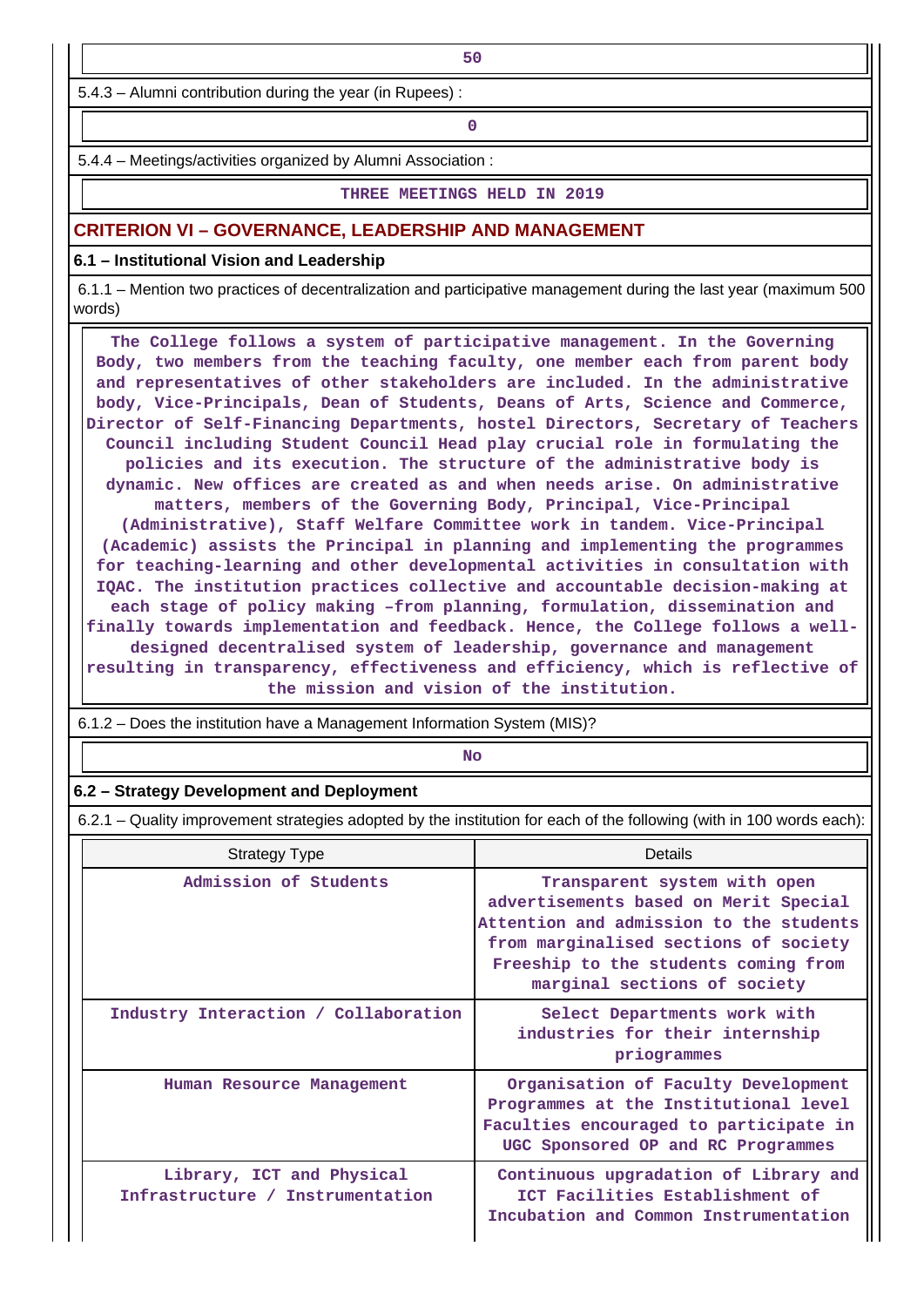|                                                                                                                                                                                            |                                                                                                   |                            | Centres                                                                             |                                                                                                                                                                                                                                                                |                                                  |          |                                                      |  |  |  |
|--------------------------------------------------------------------------------------------------------------------------------------------------------------------------------------------|---------------------------------------------------------------------------------------------------|----------------------------|-------------------------------------------------------------------------------------|----------------------------------------------------------------------------------------------------------------------------------------------------------------------------------------------------------------------------------------------------------------|--------------------------------------------------|----------|------------------------------------------------------|--|--|--|
|                                                                                                                                                                                            |                                                                                                   | Research and Development   |                                                                                     | Collaborative Researches being<br>carried out with Primier instituions<br>both at home and abroad MoUs signed<br>between the college and Institutions of<br>repute for Faculty and student exchange                                                            |                                                  |          |                                                      |  |  |  |
|                                                                                                                                                                                            |                                                                                                   | Examination and Evaluation |                                                                                     | Multiple forms of CIE system adopted<br>Schedules for CIE and term end<br>examinations incorporated in College<br>calendar Evaluated Assignments<br>discussed with students                                                                                    |                                                  |          |                                                      |  |  |  |
|                                                                                                                                                                                            | Teaching and Learning                                                                             |                            |                                                                                     | Infrastructural improvement through<br>adoption of ICT Institutionalisation of<br>Special Lecture Series                                                                                                                                                       |                                                  |          |                                                      |  |  |  |
|                                                                                                                                                                                            | Curriculum Development                                                                            |                            |                                                                                     | Participation of faculty members in<br>UG Boared of Studies to facilitate<br>curriculum design at the University<br>level. Enrichment of the University<br>curriculum through incorporation of<br>course objectives and outcomes at the<br>institutional level |                                                  |          |                                                      |  |  |  |
| 6.2.2 – Implementation of e-governance in areas of operations:                                                                                                                             |                                                                                                   |                            |                                                                                     |                                                                                                                                                                                                                                                                |                                                  |          |                                                      |  |  |  |
|                                                                                                                                                                                            | E-governace area                                                                                  |                            |                                                                                     |                                                                                                                                                                                                                                                                |                                                  | Details  |                                                      |  |  |  |
|                                                                                                                                                                                            |                                                                                                   |                            |                                                                                     |                                                                                                                                                                                                                                                                | No Data Entered/Not Applicable !!!               |          |                                                      |  |  |  |
| 6.3 - Faculty Empowerment Strategies                                                                                                                                                       |                                                                                                   |                            |                                                                                     |                                                                                                                                                                                                                                                                |                                                  |          |                                                      |  |  |  |
| 6.3.1 - Teachers provided with financial support to attend conferences / workshops and towards membership fee<br>of professional bodies during the year                                    |                                                                                                   |                            |                                                                                     |                                                                                                                                                                                                                                                                |                                                  |          |                                                      |  |  |  |
| Year                                                                                                                                                                                       |                                                                                                   | Name of Teacher            | Name of conference/<br>workshop attended<br>for which financial<br>support provided | Name of the<br>Amount of support<br>professional body for<br>which membership<br>fee is provided                                                                                                                                                               |                                                  |          |                                                      |  |  |  |
|                                                                                                                                                                                            |                                                                                                   |                            |                                                                                     |                                                                                                                                                                                                                                                                | No Data Entered/Not Applicable !!!               |          |                                                      |  |  |  |
|                                                                                                                                                                                            |                                                                                                   |                            | No file uploaded.                                                                   |                                                                                                                                                                                                                                                                |                                                  |          |                                                      |  |  |  |
| 6.3.2 – Number of professional development / administrative training programmes organized by the College for<br>teaching and non teaching staff during the year                            |                                                                                                   |                            |                                                                                     |                                                                                                                                                                                                                                                                |                                                  |          |                                                      |  |  |  |
| Year<br>Title of the<br>professional<br>development<br>programme<br>organised for<br>teaching staff                                                                                        | Title of the<br>administrative<br>training<br>programme<br>organised for<br>non-teaching<br>staff | From date                  |                                                                                     | To Date                                                                                                                                                                                                                                                        | Number of<br>participants<br>(Teaching<br>staff) |          | Number of<br>participants<br>(non-teaching<br>staff) |  |  |  |
|                                                                                                                                                                                            |                                                                                                   |                            |                                                                                     |                                                                                                                                                                                                                                                                | No Data Entered/Not Applicable !!!               |          |                                                      |  |  |  |
|                                                                                                                                                                                            |                                                                                                   |                            | No file uploaded.                                                                   |                                                                                                                                                                                                                                                                |                                                  |          |                                                      |  |  |  |
| 6.3.3 - No. of teachers attending professional development programmes, viz., Orientation Programme, Refresher<br>Course, Short Term Course, Faculty Development Programmes during the year |                                                                                                   |                            |                                                                                     |                                                                                                                                                                                                                                                                |                                                  |          |                                                      |  |  |  |
| Title of the<br>professional<br>development                                                                                                                                                | Number of teachers<br>who attended                                                                | From Date                  | To date                                                                             |                                                                                                                                                                                                                                                                |                                                  | Duration |                                                      |  |  |  |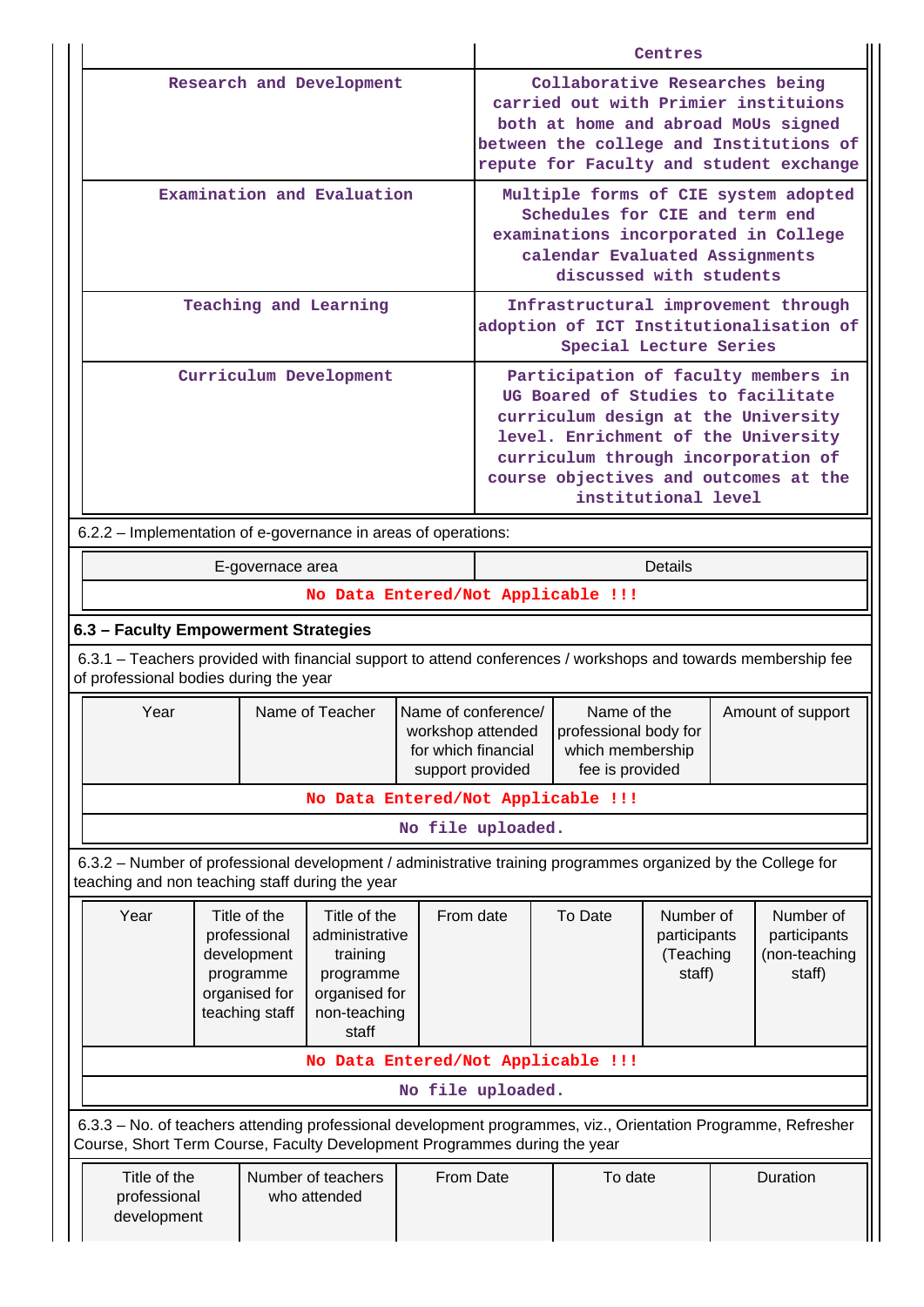| programme                                                                                                                                                                                                                                                                                                                                                                                                                                                                                                                                                                                                                                                                                                                                                                    |                                                                                                                                                                                                                                                                                                                                                                                                   |    |                  |              |                               |                                                                                                                                                                                                                                                                                                                                                                                                                                                                                                                                                                                                                                |  |  |                                                                                                        |  |
|------------------------------------------------------------------------------------------------------------------------------------------------------------------------------------------------------------------------------------------------------------------------------------------------------------------------------------------------------------------------------------------------------------------------------------------------------------------------------------------------------------------------------------------------------------------------------------------------------------------------------------------------------------------------------------------------------------------------------------------------------------------------------|---------------------------------------------------------------------------------------------------------------------------------------------------------------------------------------------------------------------------------------------------------------------------------------------------------------------------------------------------------------------------------------------------|----|------------------|--------------|-------------------------------|--------------------------------------------------------------------------------------------------------------------------------------------------------------------------------------------------------------------------------------------------------------------------------------------------------------------------------------------------------------------------------------------------------------------------------------------------------------------------------------------------------------------------------------------------------------------------------------------------------------------------------|--|--|--------------------------------------------------------------------------------------------------------|--|
| Workshop on<br>Financial                                                                                                                                                                                                                                                                                                                                                                                                                                                                                                                                                                                                                                                                                                                                                     |                                                                                                                                                                                                                                                                                                                                                                                                   | 70 |                  | 07/09/2019   |                               | 07/09/2019                                                                                                                                                                                                                                                                                                                                                                                                                                                                                                                                                                                                                     |  |  | 1                                                                                                      |  |
| Education                                                                                                                                                                                                                                                                                                                                                                                                                                                                                                                                                                                                                                                                                                                                                                    |                                                                                                                                                                                                                                                                                                                                                                                                   |    |                  |              |                               |                                                                                                                                                                                                                                                                                                                                                                                                                                                                                                                                                                                                                                |  |  |                                                                                                        |  |
| View File                                                                                                                                                                                                                                                                                                                                                                                                                                                                                                                                                                                                                                                                                                                                                                    |                                                                                                                                                                                                                                                                                                                                                                                                   |    |                  |              |                               |                                                                                                                                                                                                                                                                                                                                                                                                                                                                                                                                                                                                                                |  |  |                                                                                                        |  |
| 6.3.4 - Faculty and Staff recruitment (no. for permanent recruitment):                                                                                                                                                                                                                                                                                                                                                                                                                                                                                                                                                                                                                                                                                                       |                                                                                                                                                                                                                                                                                                                                                                                                   |    |                  |              |                               |                                                                                                                                                                                                                                                                                                                                                                                                                                                                                                                                                                                                                                |  |  |                                                                                                        |  |
| Teaching<br>Non-teaching                                                                                                                                                                                                                                                                                                                                                                                                                                                                                                                                                                                                                                                                                                                                                     |                                                                                                                                                                                                                                                                                                                                                                                                   |    |                  |              |                               |                                                                                                                                                                                                                                                                                                                                                                                                                                                                                                                                                                                                                                |  |  |                                                                                                        |  |
| Permanent                                                                                                                                                                                                                                                                                                                                                                                                                                                                                                                                                                                                                                                                                                                                                                    |                                                                                                                                                                                                                                                                                                                                                                                                   |    | <b>Full Time</b> |              |                               | Permanent                                                                                                                                                                                                                                                                                                                                                                                                                                                                                                                                                                                                                      |  |  | <b>Full Time</b>                                                                                       |  |
| Nill                                                                                                                                                                                                                                                                                                                                                                                                                                                                                                                                                                                                                                                                                                                                                                         |                                                                                                                                                                                                                                                                                                                                                                                                   |    | <b>Nill</b>      |              |                               | Nill                                                                                                                                                                                                                                                                                                                                                                                                                                                                                                                                                                                                                           |  |  | <b>Nill</b>                                                                                            |  |
| $6.3.5$ – Welfare schemes for                                                                                                                                                                                                                                                                                                                                                                                                                                                                                                                                                                                                                                                                                                                                                |                                                                                                                                                                                                                                                                                                                                                                                                   |    |                  |              |                               |                                                                                                                                                                                                                                                                                                                                                                                                                                                                                                                                                                                                                                |  |  |                                                                                                        |  |
|                                                                                                                                                                                                                                                                                                                                                                                                                                                                                                                                                                                                                                                                                                                                                                              |                                                                                                                                                                                                                                                                                                                                                                                                   |    |                  | Non-teaching |                               |                                                                                                                                                                                                                                                                                                                                                                                                                                                                                                                                                                                                                                |  |  | <b>Students</b>                                                                                        |  |
|                                                                                                                                                                                                                                                                                                                                                                                                                                                                                                                                                                                                                                                                                                                                                                              | Teaching<br>Granting of financial<br>advance in case of<br>medical and other<br>emergencies Family get<br>together and<br>socialization programs<br>such as picnics and<br>outing College Infirmary<br>for immediate first-aid<br>Membership of St Joseph's<br>College Employees<br>Cooperative Credit<br>Society Provision of<br>Staff Welfare Fund for<br>marriages, deaths and<br>other custom |    |                  |              |                               | Festival allowance for<br>those who apply for.<br>Reducing fees for the<br>children of non teaching<br>staff enrolled in this<br>institution Grant of<br>Children Education<br>Allowance to the children<br>of non teaching staff<br>enrolled in institutions<br>outside Granting of<br>financial advance in case<br>of medical and other<br>emergencies Family get<br>socialization programs<br>such as picnics and<br>outing College Infirmary<br>for immediate first-aid<br>Membership of St Joseph's<br>College Employees<br>Cooperative Credit<br>Society Provision of<br>Staff Welfare Fund for<br>marriages, deaths and |  |  | drinking water,<br>infirmery, games and<br>sports, fitness center,<br>vehicle parking, common<br>rooms |  |
| 6.4 - Financial Management and Resource Mobilization                                                                                                                                                                                                                                                                                                                                                                                                                                                                                                                                                                                                                                                                                                                         |                                                                                                                                                                                                                                                                                                                                                                                                   |    |                  |              |                               |                                                                                                                                                                                                                                                                                                                                                                                                                                                                                                                                                                                                                                |  |  |                                                                                                        |  |
| 6.4.1 – Institution conducts internal and external financial audits regularly (with in 100 words each)                                                                                                                                                                                                                                                                                                                                                                                                                                                                                                                                                                                                                                                                       |                                                                                                                                                                                                                                                                                                                                                                                                   |    |                  |              |                               |                                                                                                                                                                                                                                                                                                                                                                                                                                                                                                                                                                                                                                |  |  |                                                                                                        |  |
| The College has appointed Internal auditors, Saha and Majumder Chartered<br>Accountant, who regularly audit the accounts of the College for the past<br>several years. The Bursar reviews weekly the state of the accounts and major<br>expenditures with the Principal, thereby having checks and balances in place.<br>The external auditors audit the accounts of the College in December and April<br>every year - in December for the period April to December, and in April for the<br>final audit. This practice is also intended as a measure of checks and balances<br>with a view to correct any shortcomings and to advise on proper practices.<br>6.4.2 - Funds / Grants received from management, non-government bodies, individuals, philanthropies during the |                                                                                                                                                                                                                                                                                                                                                                                                   |    |                  |              |                               |                                                                                                                                                                                                                                                                                                                                                                                                                                                                                                                                                                                                                                |  |  |                                                                                                        |  |
| year(not covered in Criterion III)<br>Name of the non government                                                                                                                                                                                                                                                                                                                                                                                                                                                                                                                                                                                                                                                                                                             |                                                                                                                                                                                                                                                                                                                                                                                                   |    |                  |              | Funds/ Grnats received in Rs. |                                                                                                                                                                                                                                                                                                                                                                                                                                                                                                                                                                                                                                |  |  | Purpose                                                                                                |  |

funding agencies /individuals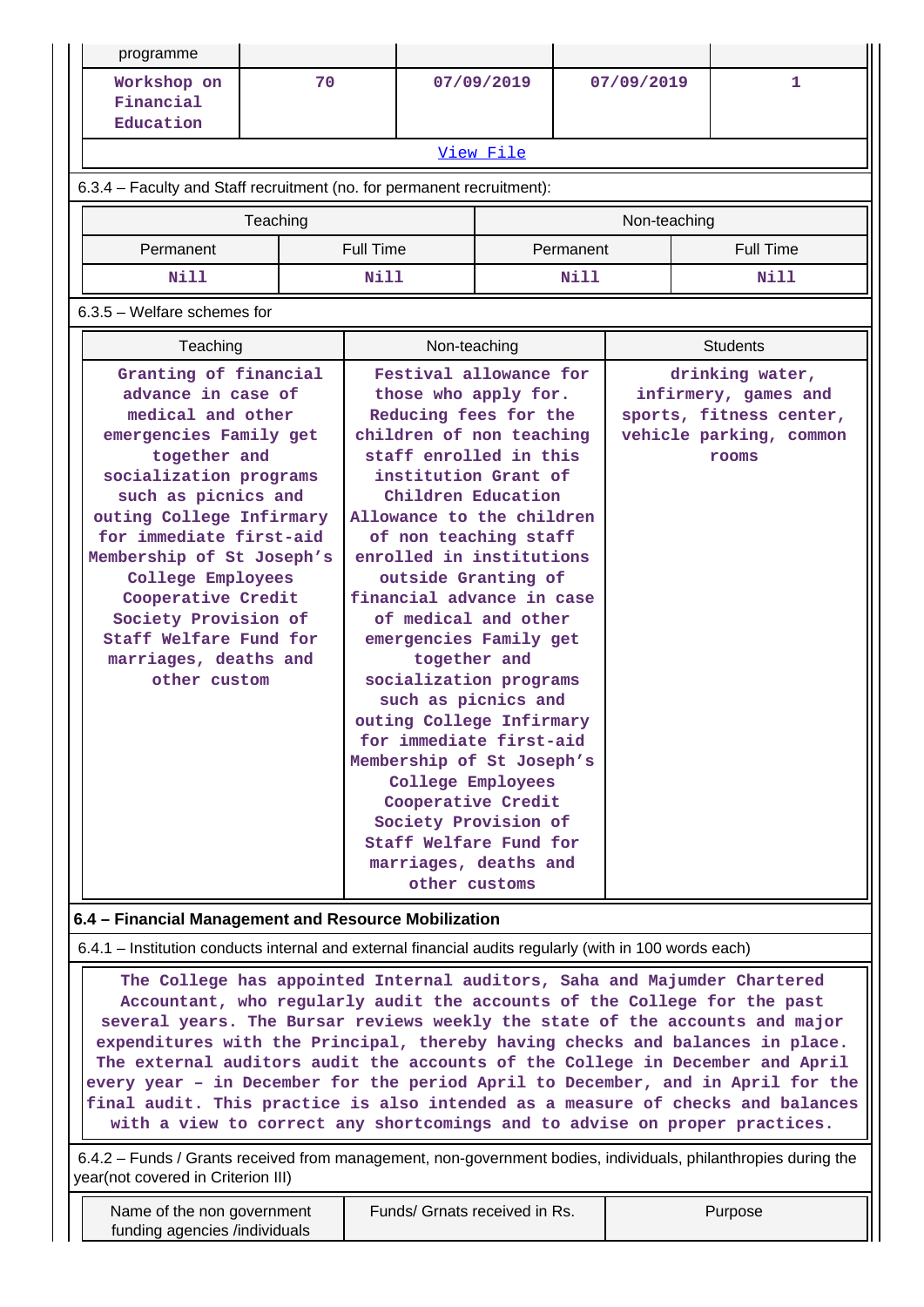|                                           | OO                                                                                                                                                                  |                            | $\mathbf 0$                            |                                                                                                                         | <b>Nill</b>               |  |  |  |  |  |
|-------------------------------------------|---------------------------------------------------------------------------------------------------------------------------------------------------------------------|----------------------------|----------------------------------------|-------------------------------------------------------------------------------------------------------------------------|---------------------------|--|--|--|--|--|
|                                           |                                                                                                                                                                     |                            | No file uploaded.                      |                                                                                                                         |                           |  |  |  |  |  |
| 6.4.3 - Total corpus fund generated       |                                                                                                                                                                     |                            |                                        |                                                                                                                         |                           |  |  |  |  |  |
|                                           |                                                                                                                                                                     |                            | 5000000                                |                                                                                                                         |                           |  |  |  |  |  |
|                                           | 6.5 - Internal Quality Assurance System                                                                                                                             |                            |                                        |                                                                                                                         |                           |  |  |  |  |  |
|                                           | 6.5.1 - Whether Academic and Administrative Audit (AAA) has been done?                                                                                              |                            |                                        |                                                                                                                         |                           |  |  |  |  |  |
| External<br><b>Audit Type</b><br>Internal |                                                                                                                                                                     |                            |                                        |                                                                                                                         |                           |  |  |  |  |  |
| Yes/No<br>Yes/No<br>Authority<br>Agency   |                                                                                                                                                                     |                            |                                        |                                                                                                                         |                           |  |  |  |  |  |
| Academic                                  | Yes                                                                                                                                                                 |                            | CISA, CISSP,<br><b>ITIL FOUNDATION</b> | <b>No</b>                                                                                                               | Nill                      |  |  |  |  |  |
| Administrative                            | Yes                                                                                                                                                                 |                            | CISA, CISSP,<br><b>ITIL FOUNDATION</b> | <b>No</b>                                                                                                               | N11                       |  |  |  |  |  |
|                                           | 6.5.2 - Activities and support from the Parent - Teacher Association (at least three)                                                                               |                            |                                        |                                                                                                                         |                           |  |  |  |  |  |
|                                           |                                                                                                                                                                     | Survey Participation       |                                        | Regular Parent Teacher meetings Induction meeting with parents Stakeholder                                              |                           |  |  |  |  |  |
|                                           | 6.5.3 – Development programmes for support staff (at least three)                                                                                                   |                            |                                        |                                                                                                                         |                           |  |  |  |  |  |
|                                           |                                                                                                                                                                     |                            | <b>NA</b>                              |                                                                                                                         |                           |  |  |  |  |  |
|                                           |                                                                                                                                                                     |                            |                                        |                                                                                                                         |                           |  |  |  |  |  |
|                                           | 6.5.4 - Post Accreditation initiative(s) (mention at least three)                                                                                                   |                            |                                        |                                                                                                                         |                           |  |  |  |  |  |
|                                           |                                                                                                                                                                     |                            |                                        | Infrastructural development Formalisation of Special lecture series<br>Institutionalisation of Student mentoring system |                           |  |  |  |  |  |
|                                           | 6.5.5 - Internal Quality Assurance System Details                                                                                                                   |                            |                                        |                                                                                                                         |                           |  |  |  |  |  |
|                                           | a) Submission of Data for AISHE portal                                                                                                                              |                            |                                        | Yes                                                                                                                     |                           |  |  |  |  |  |
|                                           | b) Participation in NIRF                                                                                                                                            |                            |                                        | Yes                                                                                                                     |                           |  |  |  |  |  |
|                                           | c)ISO certification                                                                                                                                                 |                            |                                        | Yes                                                                                                                     |                           |  |  |  |  |  |
|                                           | d)NBA or any other quality audit                                                                                                                                    |                            |                                        | <b>No</b>                                                                                                               |                           |  |  |  |  |  |
|                                           | 6.5.6 - Number of Quality Initiatives undertaken during the year                                                                                                    |                            |                                        |                                                                                                                         |                           |  |  |  |  |  |
| Year                                      | Name of quality<br>initiative by IQAC                                                                                                                               | Date of<br>conducting IQAC | <b>Duration From</b>                   | <b>Duration To</b>                                                                                                      | Number of<br>participants |  |  |  |  |  |
| 2019                                      | Creation<br>of ICT<br>Circle<br>within IQAC<br>to monitor<br>the<br>functioning<br>of the ICT<br>systems,<br>giving<br>training to<br>newly<br>recruited<br>circles | <b>Nill</b>                | <b>Nill</b>                            | <b>Nill</b>                                                                                                             | 4                         |  |  |  |  |  |
| 2019                                      | Creation<br>of CBCS                                                                                                                                                 | <b>Nill</b>                | <b>Nill</b>                            | <b>Nill</b>                                                                                                             | 4                         |  |  |  |  |  |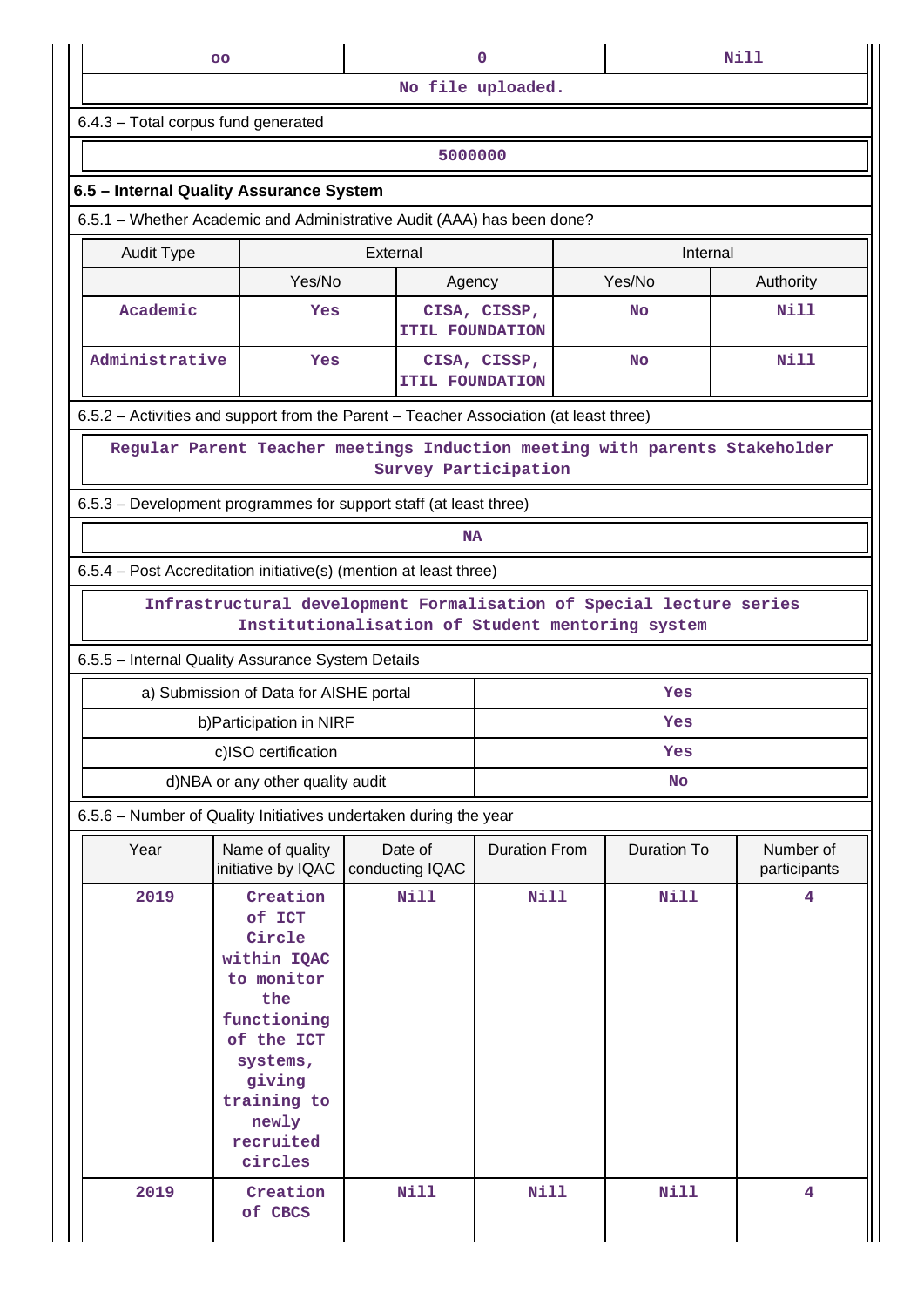|                                                                                                                      | monitoring<br>Team within<br>the IQAC                                                                                                                                                                                      |            |                          |  |                        |                         |      |
|----------------------------------------------------------------------------------------------------------------------|----------------------------------------------------------------------------------------------------------------------------------------------------------------------------------------------------------------------------|------------|--------------------------|--|------------------------|-------------------------|------|
| 2019                                                                                                                 | A lecture<br>on 'Politics<br>of Field and<br>Field<br>Methods' by<br>Dr.B Sundas,<br>Professor of<br>Sociology,<br>Miranda<br>House, Delhi                                                                                 | 16/02/2019 | 16/02/2019               |  | 16/02/2019             |                         | 80   |
| 2019                                                                                                                 | A special<br>lecture on<br>Importance<br>of Indian<br>Constitution<br>for Media<br>students in<br>the<br>Department<br>of Mass Comm<br>unication<br>and<br>Journalism,<br>St. Joseph's<br>College by<br>Mr Samir<br>Sharma | 13/02/2019 | 13/02/2019               |  |                        | 13/02/2019              |      |
| 2019                                                                                                                 | Workshop<br>on Employabi<br>lity Skills<br>Training<br>Programme by<br>Mr Nabin<br>Sharma                                                                                                                                  | 11/02/2019 | 11/02/2019               |  | 20/02/2019             |                         | 150  |
| 2019                                                                                                                 | Workshop<br>on National<br>Institutiona<br>1 Ranking<br>Framework                                                                                                                                                          | 17/01/2019 | 17/01/2019<br>17/01/2019 |  |                        | $\overline{\mathbf{2}}$ |      |
|                                                                                                                      |                                                                                                                                                                                                                            |            | View File                |  |                        |                         |      |
| <b>CRITERION VII - INSTITUTIONAL VALUES AND BEST PRACTICES</b>                                                       |                                                                                                                                                                                                                            |            |                          |  |                        |                         |      |
| 7.1 - Institutional Values and Social Responsibilities                                                               |                                                                                                                                                                                                                            |            |                          |  |                        |                         |      |
| 7.1.1 - Gender Equity (Number of gender equity promotion programmes organized by the institution during the<br>year) |                                                                                                                                                                                                                            |            |                          |  |                        |                         |      |
| Title of the<br>programme                                                                                            | Period from                                                                                                                                                                                                                |            | Period To                |  | Number of Participants |                         |      |
|                                                                                                                      |                                                                                                                                                                                                                            |            |                          |  | Female                 |                         | Male |
| International<br>women's Day<br>2019                                                                                 | 08/03/2019                                                                                                                                                                                                                 |            | 08/03/2019               |  | 65                     |                         | 30   |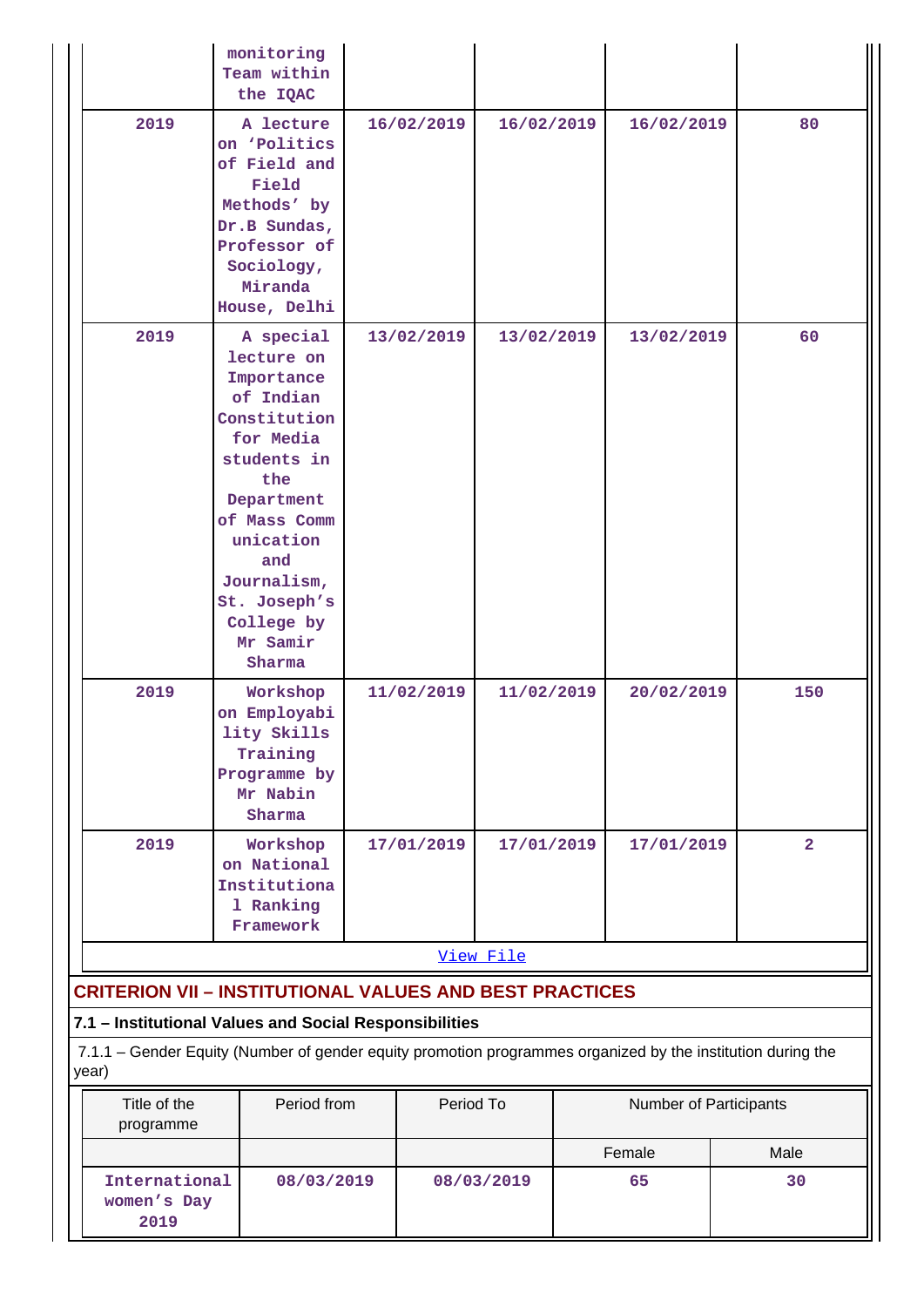|                      |                                                                                                                                                                                                                                                                                                                                                                                                                                                                                                                                                                                   |                                                                                                   |                          | 7.1.2 - Environmental Consciousness and Sustainability/Alternate Energy initiatives such as: |                   |     |                       |                                                     |     |  |  |
|----------------------|-----------------------------------------------------------------------------------------------------------------------------------------------------------------------------------------------------------------------------------------------------------------------------------------------------------------------------------------------------------------------------------------------------------------------------------------------------------------------------------------------------------------------------------------------------------------------------------|---------------------------------------------------------------------------------------------------|--------------------------|----------------------------------------------------------------------------------------------|-------------------|-----|-----------------------|-----------------------------------------------------|-----|--|--|
|                      | Percentage of power requirement of the University met by the renewable energy sources                                                                                                                                                                                                                                                                                                                                                                                                                                                                                             |                                                                                                   |                          |                                                                                              |                   |     |                       |                                                     |     |  |  |
|                      |                                                                                                                                                                                                                                                                                                                                                                                                                                                                                                                                                                                   |                                                                                                   |                          | $\mathbf 0$                                                                                  |                   |     |                       |                                                     |     |  |  |
|                      | 7.1.3 - Differently abled (Divyangjan) friendliness                                                                                                                                                                                                                                                                                                                                                                                                                                                                                                                               |                                                                                                   |                          |                                                                                              |                   |     |                       |                                                     |     |  |  |
|                      | Item facilities                                                                                                                                                                                                                                                                                                                                                                                                                                                                                                                                                                   |                                                                                                   |                          | Yes/No                                                                                       |                   |     |                       | Number of beneficiaries                             |     |  |  |
|                      | Ramp/Rails                                                                                                                                                                                                                                                                                                                                                                                                                                                                                                                                                                        |                                                                                                   |                          |                                                                                              | Yes               |     |                       | <b>Nill</b>                                         |     |  |  |
|                      | <b>Braille</b><br>Software/facilities                                                                                                                                                                                                                                                                                                                                                                                                                                                                                                                                             |                                                                                                   |                          |                                                                                              | Yes               |     |                       | <b>Nill</b>                                         |     |  |  |
|                      | Scribes for examination                                                                                                                                                                                                                                                                                                                                                                                                                                                                                                                                                           |                                                                                                   |                          |                                                                                              | Yes               |     |                       | 1                                                   |     |  |  |
|                      | <b>Rest Rooms</b>                                                                                                                                                                                                                                                                                                                                                                                                                                                                                                                                                                 |                                                                                                   |                          |                                                                                              | Yes               |     |                       | 1                                                   |     |  |  |
|                      | 7.1.4 - Inclusion and Situatedness                                                                                                                                                                                                                                                                                                                                                                                                                                                                                                                                                |                                                                                                   |                          |                                                                                              |                   |     |                       |                                                     |     |  |  |
| Year                 | Number of<br>initiatives to<br>address<br>locational<br>advantages<br>and disadva<br>ntages                                                                                                                                                                                                                                                                                                                                                                                                                                                                                       | Number of<br>initiatives<br>taken to<br>engage with<br>and<br>contribute to<br>local<br>community |                          | Date                                                                                         | Duration          |     | Name of<br>initiative | Number of<br>participating<br>students<br>and staff |     |  |  |
| 2019                 | 5                                                                                                                                                                                                                                                                                                                                                                                                                                                                                                                                                                                 | 5                                                                                                 |                          | <b>Nill</b>                                                                                  | <b>Nill</b>       |     | multipl<br>emultiple  | multiple                                            | 120 |  |  |
|                      |                                                                                                                                                                                                                                                                                                                                                                                                                                                                                                                                                                                   |                                                                                                   |                          |                                                                                              | View File         |     |                       |                                                     |     |  |  |
|                      | 7.1.5 - Human Values and Professional Ethics Code of conduct (handbooks) for various stakeholders                                                                                                                                                                                                                                                                                                                                                                                                                                                                                 |                                                                                                   |                          |                                                                                              |                   |     |                       |                                                     |     |  |  |
|                      | Title                                                                                                                                                                                                                                                                                                                                                                                                                                                                                                                                                                             |                                                                                                   |                          | Date of publication                                                                          |                   |     |                       | Follow up(max 100 words)                            |     |  |  |
|                      | St Josephs College<br>Darjeeling Code of<br>Conduct Handbook                                                                                                                                                                                                                                                                                                                                                                                                                                                                                                                      |                                                                                                   |                          |                                                                                              | 01/07/2015        |     |                       | <b>NA</b>                                           |     |  |  |
|                      | 7.1.6 - Activities conducted for promotion of universal Values and Ethics                                                                                                                                                                                                                                                                                                                                                                                                                                                                                                         |                                                                                                   |                          |                                                                                              |                   |     |                       |                                                     |     |  |  |
|                      | Activity                                                                                                                                                                                                                                                                                                                                                                                                                                                                                                                                                                          |                                                                                                   |                          | <b>Duration From</b>                                                                         | Duration To       |     |                       | Number of participants                              |     |  |  |
|                      | <b>UNIVERSAL HUMAN</b><br><b>VALUES AND PERSONAL</b><br><b>TRANSFORMATION</b>                                                                                                                                                                                                                                                                                                                                                                                                                                                                                                     |                                                                                                   | 12/05/2016<br>14/05/2016 |                                                                                              |                   | 187 |                       |                                                     |     |  |  |
|                      |                                                                                                                                                                                                                                                                                                                                                                                                                                                                                                                                                                                   |                                                                                                   |                          |                                                                                              | No file uploaded. |     |                       |                                                     |     |  |  |
|                      | 7.1.7 - Initiatives taken by the institution to make the campus eco-friendly (at least five)                                                                                                                                                                                                                                                                                                                                                                                                                                                                                      |                                                                                                   |                          |                                                                                              |                   |     |                       |                                                     |     |  |  |
|                      | Plastic Free Campus Tree Plantation in the campus Rainwater harvesting<br>Initiation of paperless intra-college communication Swachh Bharat Abhiyaan                                                                                                                                                                                                                                                                                                                                                                                                                              |                                                                                                   |                          |                                                                                              |                   |     |                       |                                                     |     |  |  |
| 7.2 - Best Practices |                                                                                                                                                                                                                                                                                                                                                                                                                                                                                                                                                                                   |                                                                                                   |                          |                                                                                              |                   |     |                       |                                                     |     |  |  |
|                      | 7.2.1 – Describe at least two institutional best practices                                                                                                                                                                                                                                                                                                                                                                                                                                                                                                                        |                                                                                                   |                          |                                                                                              |                   |     |                       |                                                     |     |  |  |
|                      | 1. Soil and Water Analysis as an Impact-Oriented Learning Initiative The<br>existing curriculum for the Science courses suffers from the limitations of not<br>having lab-based experiments extendable for small scale projects and research<br>on current topics like environmental pollution and more specifically water and<br>soil pollution. Added to this, are the problems of skill deficiency among the<br>students and the unavailability of proper resources in host institutions. The<br>current practice address the following issues: (a) Provide the infrastructure |                                                                                                   |                          |                                                                                              |                   |     |                       |                                                     |     |  |  |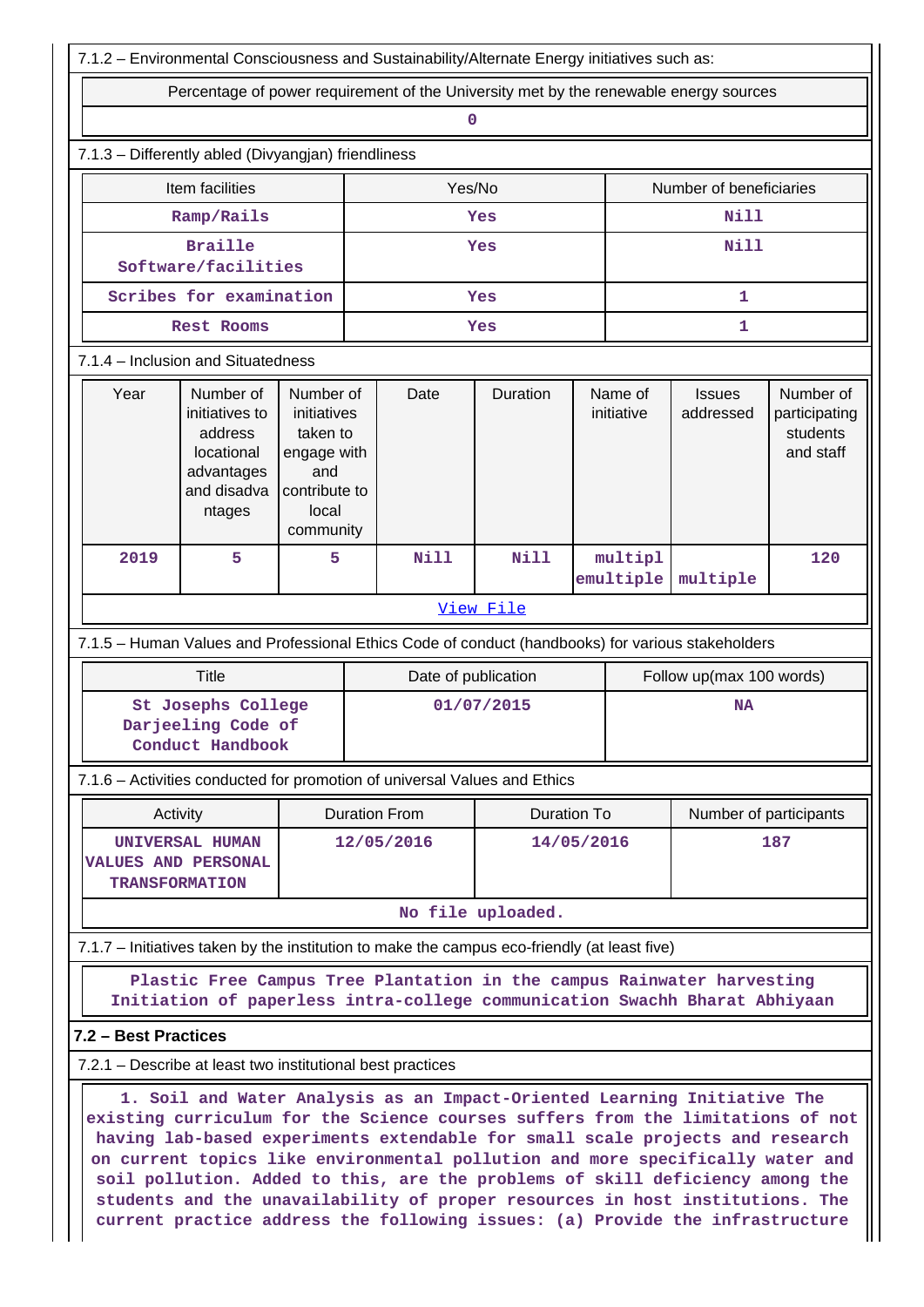**and develop skills among the students. (b)Provide hands-on investigation and analysis of water and soil quality parameters. (c) Serve as an extension of the School Outreach Programs and bridge the knowledge gapbetween high schools and institutes of higher learning. 2. Conscientization Towards Creation of Humane and Just Society St Joseph's College has always been a community College in the sense that it believes that education must serve the community and therein lies its relevance. One of the aims of the College has been to prepare men and women of competence, commitment, conscience and compassion. Within the limitations of the affiliating University fixed curriculum, the College has innovative measures to make its students and its 'education' to be responsible to the society and address its concerns. This led to the formation of Youth Against Trafficking (YAT), on 15th June,2016 with the objective to spread awareness amongst the students and the community at large about the social evils of human trafficking, instill vigilance, sensitize vis-à-vis the possible victims and try to curb its increase.**

 Upload details of two best practices successfully implemented by the institution as per NAAC format in your institution website, provide the link

<https://sjcdarjeeling.edu.in/userfiles/file/NAAC/WBCOGN10558.pdf>

#### **7.3 – Institutional Distinctiveness**

 7.3.1 – Provide the details of the performance of the institution in one area distinctive to its vision, priority and thrust in not more than 500 words

 **Vision: "Men and Women for Others." Rooted in the Ignatian Charism of forming 'men and women for others', St Joseph's College, Darjeeling strives towards fostering academic excellence and promotion of a humane society. The College believes in providing the highest standard of teaching and learning. To achieve this St Joseph's College has recruited well-qualified teachers, who have not only proved their dedication in the academic lives of students, but have also contributed in the holistic growth of students through activities that extend beyond the classroom. The teachers have always endeavoured to cultivate in students, a love for learning and critical inquiry. In this regard the College is a proud participant in the Unnat Bharat Abhiyan since 2018 which aims at 'transformational change in rural development processes by leveraging knowledge institutions to help build the architecture of an Inclusive India'. The aim here is to connect meaningfully the various institutions of higher education, including Indian Institutes of Technology (IITs), National Institutes of Technology (NITs) and Indian Institutes of Science Education Research (IISERs) with local rural communities to address the development challenges through the employment of appropriate technologies. The simple but effective formula here is to not only identify problems but also to propose and implement solutions through a broad based network of academic institutions, local self government, and panchayats. Student participation, through leadership of faculty, is central to the realisation of this project. In this regard, the College has adopted five villages for Unnat Bharat Abhiyan where our students work with the people of rural villages in identifying development challenges and evolving appropriate solutions for accelerating sustainable growth. This has created a virtuous cycle between society and an inclusive academic system by providing knowledge and practices to our students and to upgrade the capabilities in responding to the development needs of rural sector. Students learn the concepts and applications of research methodology including data interpretation and contextual analysis. This is then used to generate development plans tailored for the specific location in consultation with the community and panchayats. This project has successfully fostered a new dialogue within the larger community on crucial issues of science, society and the environment and to develop a sense of dignity and collective destiny. Alternatively, the participation of the students has promoted academic quality and excellence**